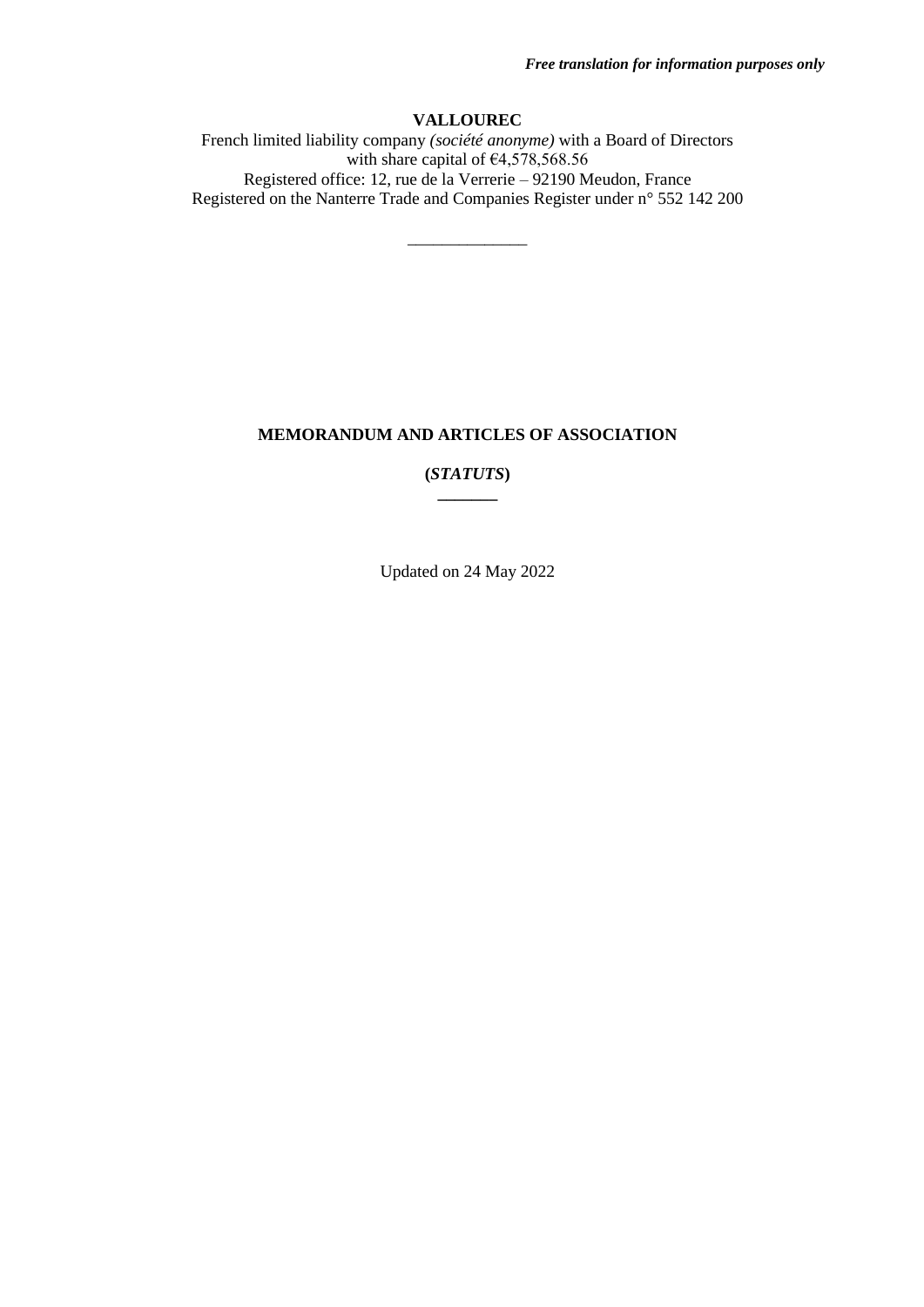# **ARTICLE 1 – FORM**

This Company is a French limited liability company *(société anonyme)* with a Board of Directors. It shall be governed by the laws in force and by the Memorandum and Articles of Association.

# **ARTICLE 2 – NAME**

The Company's name shall be "**VALLOUREC**".

# **ARTICLE 3 – OBJECT**

The Company has the following object in all countries, either on its own behalf or on behalf of third parties, or in direct or indirect joint ventures with third parties:

- all industrial and commercial operations relating to all methods of preparing and manufacturing metals and all materials that may replace them in all their uses, by all known processes and any that may subsequently be discovered:
- and, generally, all commercial, industrial and financial transactions, in real or personal property, directly or indirectly related to the above-mentioned company object.

# **ARTICLE 4 – REGISTERED OFFICE**

The registered office is located at 12, rue de la Verrerie – 92190 Meudon, France.

It may be transferred to any other location on French territory by the decision of the Board of Directors, subject to ratification of this decision by the next Ordinary Shareholders' Meeting.

When a transfer is decided on by the Board of Directors, said Board shall be authorised to amend the Memorandum and Articles of Association accordingly.

# **ARTICLE 5 – LIFE**

The Company's life shall end on 17 June 2067 unless it is extended or the Company is dissolved early.

## **ARTICLE 6 – SHARE CAPITAL**

The share capital is set at four million five hundred and seventy-eight thousand five hundred and sixtyeight euros and fifty-six cents (€4,578,568.56) divided into two hundred and twenty-eight million nine hundred and twenty-eight thousand four hundred and twenty-eight (228,928,428) shares with a nominal value of €0.02 each ("Ordinary Shares").

It may include preferred shares from different categories convertible into ordinary shares (the "preferred shares") conferring on their holders the specific rights and obligations described in Article 8.3.2 of the Articles of Association. The terms "share" or "shares", unless otherwise specified, shall apply equally to the ordinary shares and the preferred shares, subject to the specific rights and obligations attached to the preferred shares pursuant to Article 8.3.2 of these Articles of Association.

## **ARTICLE 7 – CHANGES IN SHARE CAPITAL**

The share capital may be increased or reduced pursuant to a decision of an Extraordinary General Meeting of the shareholders under the conditions laid down by law.

The General Meeting may delegate to the Board of Directors the powers necessary for the purpose of increasing or reducing the capital.

Whenever it may be necessary to hold several shares in order to exercise a right, especially in the case of a reduction of capital, for any reason and in any manner whatsoever, the shareholders shall be personally responsible for grouping, and, if applicable, buying or selling the number of shares or rights required.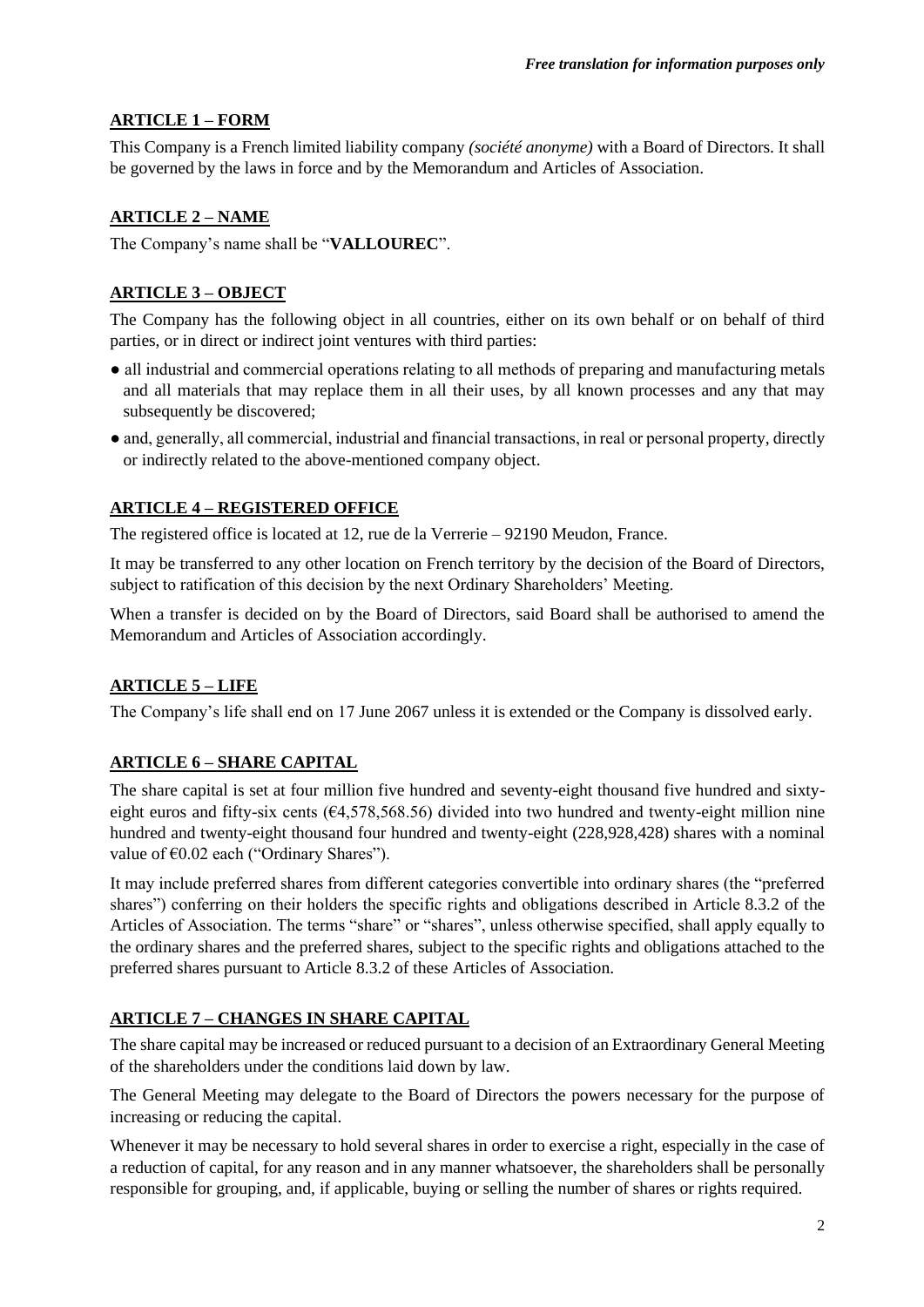# **ARTICLE 8 – SHARES**

# **1. Form**

Shares may be registered or bearer shares, at the shareholder's choice, in the absence of legal provisions, regulations or bylaws stipulations which may provide, in certain cases, solely for registered shares.

The Company shall be entitled to request the identification of holders of securities that grant the right to vote at its own General Meetings, immediately or subsequently, as well as the quantities held, all the foregoing under conditions laid down by the laws in force.

## **2. Transfer of shares**

Shares may be traded freely in the absence of statutory or regulatory provisions or contrary agreement(s) between the Company and their holders to the contrary, in any form whatsoever.

They shall be transferred by account-to-account transfer.

## **3. Rights of shares**

## **3.1 Rights of ordinary shares – Indivisibility**

Ownership of an ordinary share shall automatically entail acceptance of the Memorandum and Articles of Association and decisions taken by General Meetings of the shareholders.

Rights and obligations attached to an ordinary share shall remain with it regardless of the owner of said share.

The right to take part in General Meetings and to vote on resolutions shall be attached to each ordinary share under the conditions laid down by law and by the Memorandum and Articles of Association.

Each ordinary share shall give the right to ownership of the Company's assets and in the sharing of profits in proportion to the number of existing ordinary shares, taking into account the nominal value of the ordinary shares and the rights of different classes of shares, where applicable.

All existing or future ordinary shares making up the share capital shall be treated identically for tax purposes. As a result, and apart from the effect of the date as from which dividends can be paid or how far the shares have been paid up, all the ordinary shares shall give the right, during the Company's life and in the event of liquidation, to payment of the same net amount in any allocation or redemption, such that all ordinary shares shall be considered together, where applicable, regardless of any tax exemptions or of any other taxes to which this allocation or redemption could give rise.

Shareholders shall only bear the Company's losses up to the amount of their contributions.

Ordinary shares shall be indivisible as regards the Company. All joint owners of undivided ordinary shares must arrange to be represented, as regards the Company, by only one of them or by a lawful joint representative, subject to statutory or regulatory provisions relating to the exercise of the right to receive information.

Heirs, representatives or creditors of a shareholder may not, under any pretext whatsoever, cause seals to be placed on the Company's property or securities or take proceedings as regards said assets and securities, request the sharing or the public sale of property held in common *(licitation)* or interfere in acts by the Company's management in any way whatsoever. They shall rely on the Company's statements of assets and liabilities and decisions taken by General Meetings.

## **3.2 Rights of the preferred shares**

The preferred shares are preferred shares within the meaning of Article L.228-11 of the French Commercial Code.

Ownership of a preference share automatically entails adherence to the Articles of Association.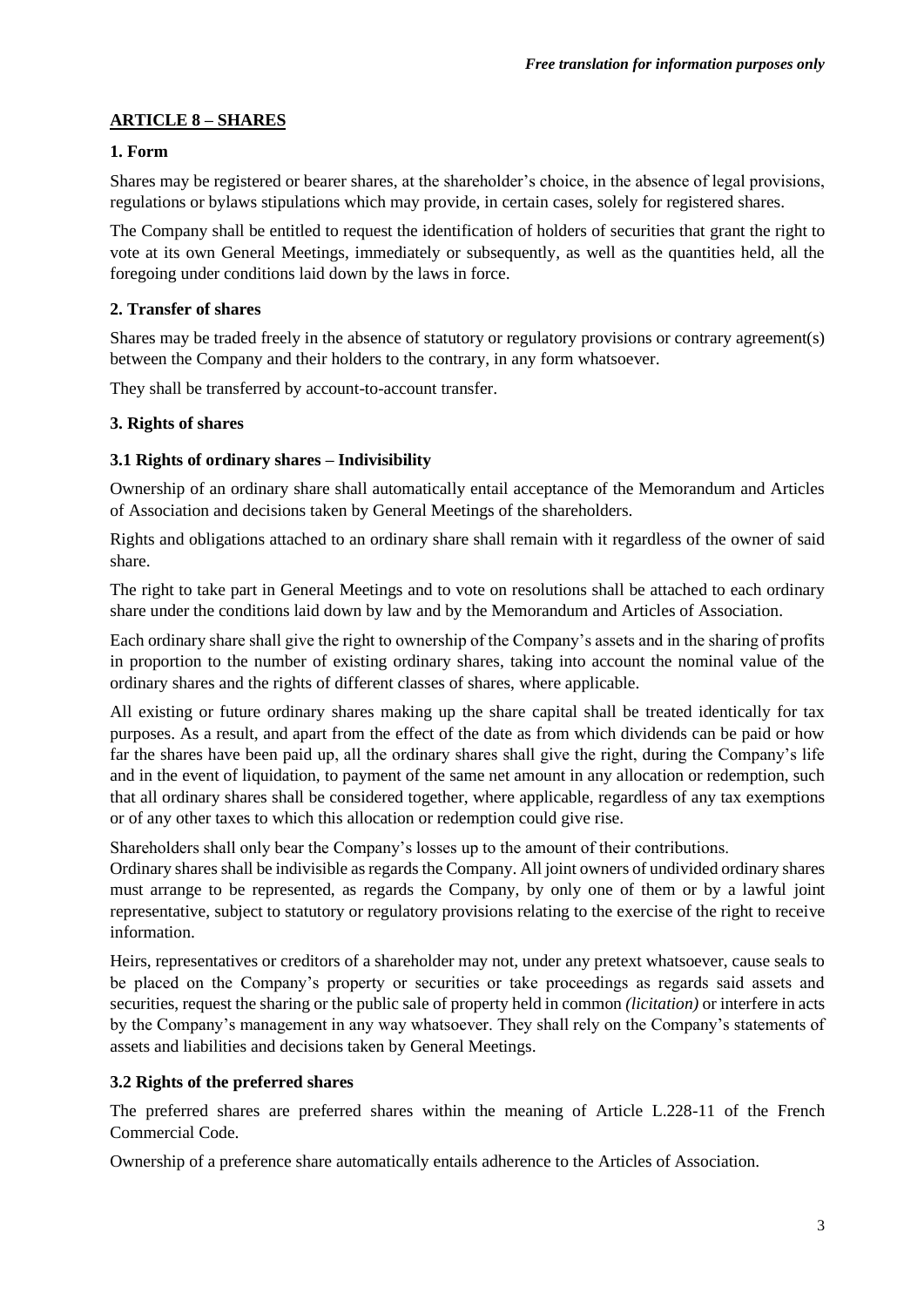The specific rights and obligations attached to each category of preferred shares are set out in the terms and conditions of the preferred shares appended as Schedule 1 to the Articles of Association (the "Terms and Conditions").

In accordance with their Terms and Conditions, the preferred shares shall have no voting rights in the General Meetings of the Company, nor shall they have any financial rights, in particular to any distributable or distributed income or to any net liquidation proceeds.

Subject to these Articles of Association and the Terms and Conditions, the preferred shares shall confer the same rights to and obligations on their holders as the ordinary shares.

## **4. Crossing of statutory thresholds**

In addition to the thresholds provided for by the applicable legal and regulatory provisions, any individual or legal entity, acting alone or in concert, that comes to hold, directly or indirectly, a fraction equal to or greater than three (3), four (4), six (6), seven (7), eight (8), nine (9) and twelve and a half (12.5) percent of the Company's share capital or voting rights, must inform the Company of the total number of shares and voting rights that it owns as well as the securities giving access to the capital and voting rights potentially attached thereto by means of a registered letter with acknowledgment of receipt, sent to the registered office (place of general management) no later than the close of the fourth trading day following the day on which the threshold is crossed.

The information referred to in the previous paragraph is also given within the same deadlines and under the same conditions, when the shareholding falls below the thresholds mentioned in that paragraph.

In determining the thresholds referred to in the preceding paragraphs, account is also taken of shares or voting rights held indirectly and shares or voting rights assimilated to shares or voting rights owned as defined by the provisions of Articles L.233-7 *et seq.* of the French Commercial Code.

In the event of failure to comply with the provisions set out above, the penalties provided for by law in the event of failure to comply with the requirement to declare the crossing of legal thresholds will apply to the statutory thresholds only at the request, recorded in the minutes of the General Meeting, of one or more shareholders holding at least five percent (5%) of the Company's capital or voting rights.

The Company reserves the right to inform the public and shareholders either of the information notified to it or of any failure by the person concerned to comply with the aforementioned obligation.

# **ARTICLE 9 – COMPOSITION OF THE BOARD OF DIRECTORS**

Subject to exceptions provided for by law, the Company shall be managed by a Board of Directors comprising a minimum of three (3) members and a maximum of eighteen (18) members, appointed by the General Meeting under the conditions provided for by law.

## **1. Appointment**

Directors are appointed by the Ordinary General Meeting under the conditions provided for by law.

However, in the event of one or more vacancies, the Board of Directors may, between two General Meetings, appoint temporary members.

Temporary appointments made by the Board of Directors are subject to ratification by the next Ordinary Shareholders' Meeting. A member appointed to replace another shall stay in office only for the remaining term of his or her predecessor.

## **2. Age limit**

When a Director reaches the age of 70, he or she shall remain member of the Board until the normal expiry of his or her term of office. He or she may then be re-elected once, for a term of two (2) years. However, these provisions cannot result in the number of Directors aged 70 or older exceed one-third of the Directors (natural persons or representatives of legal entities) in office.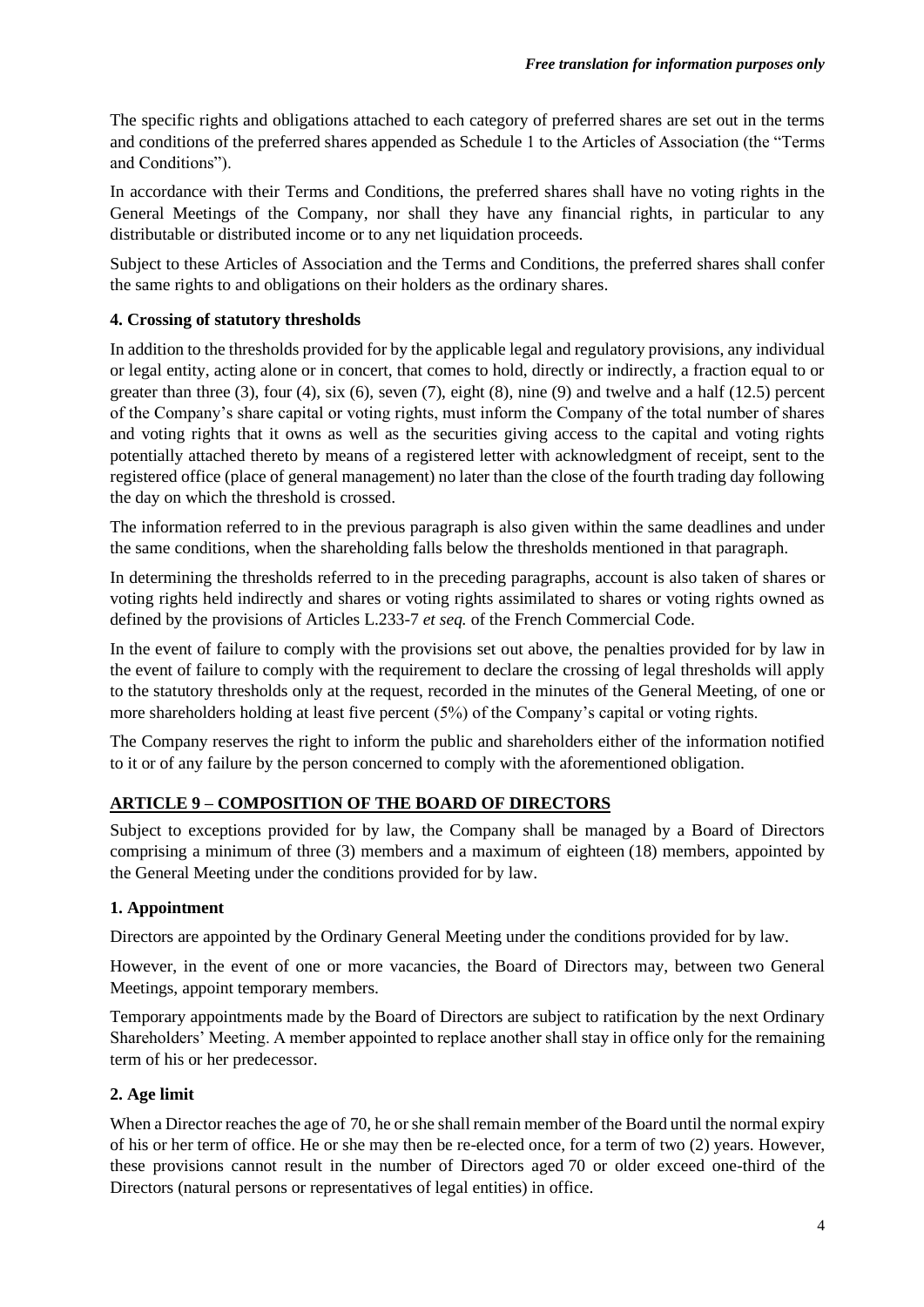If the aforementioned one-third threshold is exceeded, in the absence of voluntary resignation of a Director aged 70 or older, the oldest Director will be deemed to have resigned automatically.

## **3. Term of office**

The term of office of the Directors is four (4) years. They may be re-elected. The duties of a Director terminate at the end of the Ordinary Shareholders' Meeting convened to approve the Company's financial statements for the preceding fiscal year and held in the year during which his or her term of office expires. Notwithstanding the above, in order to provide for a staggered renewal of the Board, the members of the first Board of Directors who would have served as of 20 April 2021 as members of the Supervisory Board of the Company under its former governance structure, and who would have been appointed as Directors by the Ordinary Shareholders' Meeting, would serve as Directors for a duration of one, two, three or four years, equal to the remaining duration of their term of office as Supervisory Board's member.

## **4. Dismissal**

Directors may be dismissed at any time upon decision of the Ordinary Shareholder's Meeting.

#### **5. Number of shares of the Company that each Director shall own**

During his or her term of office, each Director must own at least twelve (12) registered shares of the Company.

If, on the date of his or her appointment, a Director does not own the required number of shares or if, during his or her term of office, he or she ceases to own such shares, he or she shall be deemed to have resigned automatically if he or she has not regularised his or her situation within six months.

# **6. Director representing employee shareholders**

When the report presented by the Board of Directors to the General Meeting pursuant to Article L.225-102 of the French Commercial Code establishes that the shares held by the employees of the Company and by employees of the companies related to it within the meaning of Article L.225-180 of said Code, represent more than three percent (3%) of the share capital, a Director representing the employee shareholders shall be elected by the Ordinary Shareholders' Meeting from among the two candidates proposed by the employee shareholders referred to in the aforementioned Article L.225-102, in accordance with the terms and conditions set forth by the regulations in force and by these bylaws.

The two candidates for election to the position of member of the Board of Directors employee shareholder are appointed under the following conditions:

**a)** if the shares held by the employees referred to in Article L.225-102 of the French Commercial Code are held through a company mutual fund ("**FCPE**"), all of the Supervisory Boards of these FCPEs, specially convened for this purpose, shall jointly designate a candidate.

At the meetings of the Supervisory Boards of the aforementioned FCPEs, each member of these Supervisory Boards has one vote for the appointment of a candidate for election to the position of member of the Supervisory Board representing employee shareholders. This candidate is appointed by a majority of the votes cast by the members of the Supervisory Boards present or represented at the aforementioned meeting or having cast a vote via mail;

- **b**) if the shares are held directly by the employees referred to in Article L.225-102 of the French Commercial Code, the employees shall nominate a candidate. The appointment of the candidate will be made by the employee shareholders through an electronic voting procedure. Under this voting procedure, each employee shareholder will have a number of votes equal to the number of shares he or she holds directly. The candidate is nominated by a majority of the votes cast by the employee shareholder voters;
- **c)** if all of the shares held by the employees referred to in Article L.225-102 of the French Commercial Code are held under the conditions referred to in a) of this paragraph 6, the two candidates referred to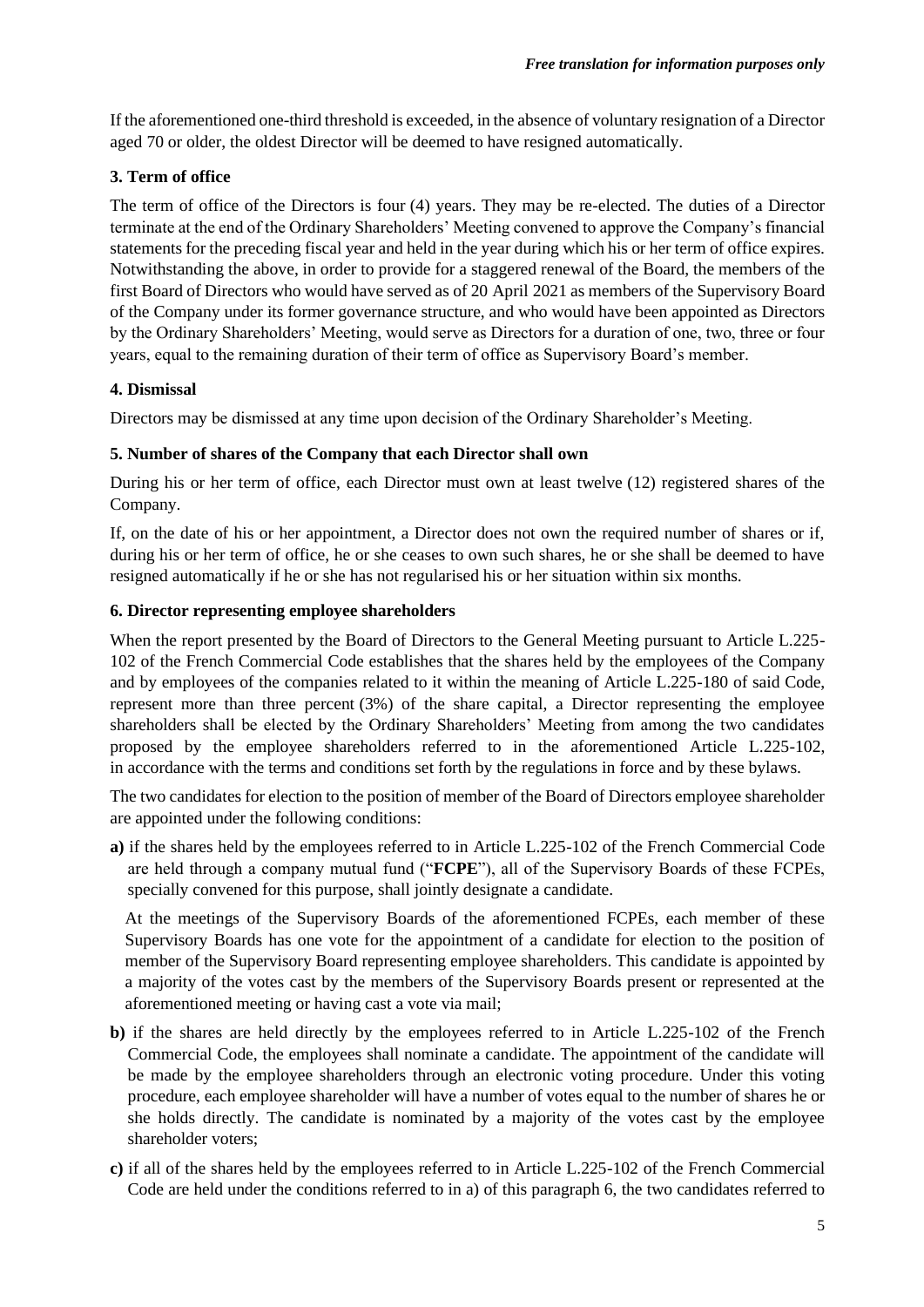in the first paragraph of this paragraph 6 shall be appointed by the Supervisory Boards of the FCPEs in accordance with the procedures described in a) of this paragraph 6. Reciprocally, the provisions of b) of this paragraph 6 shall apply to the appointment of the two candidates referred to in the first paragraph of this paragraph 6 in the event that all the shares held by the employees referred to in Article L.225- 102 of the French Commercial Code are held under the conditions referred to in b) of this paragraph.

Prior to the appointment of the two candidates for the position of Director representing employee shareholders, the Chairman of the Board of Directors, with the ability to sub-delegate such adoption, shall adopt a Regulation for the Appointment of Candidates (the "**Regulation**") specifying the timetable and organization of the appointment procedures provided for in a) and b) of this paragraph 6.

The Regulation will be brought to the attention of the members of the FCPE Supervisory Boards, as part of the appointment procedure provided for in a) of this paragraph 6, and to the attention of employee shareholders, as part of the appointment procedure provided for in b) of this paragraph 6, by any means that the Chairman of the Board of Directors deems appropriate and adequate, in particular, and without limitation, by means of posters and/or individual mail and/or electronic communication.

The Regulation must be communicated at least two months (i) before the actual meeting of the FCPE Supervisory Boards following the procedure provided for in paragraph 6 a) and (ii) before the opening of the voting period provided for in paragraph 6 b).

The Director representing employee shareholders shall be elected by the Ordinary Shareholders' Meeting from among the two candidates nominated, respectively, pursuant to the provisions of a) and b) of this paragraph 6, under the conditions applicable to any appointment as Director. The Board of Directors presents the two candidates to the Shareholders' Meeting by means of two separate resolutions, and approves, if applicable, the resolution concerning the preferred candidate. The candidate referred to above who receives the highest number of votes from the shareholders present or represented at the Ordinary Shareholders' Meeting shall be elected as Director representing employee shareholders.

This Director is not taken into account in determining the maximum number of Directors provided for in Article L.225-17 of the French Commercial Code nor, under the conditions provided for by law, for the application of the first paragraph of Article L.225-18-1 of the French Commercial Code.

In accordance with the above provisions, the term of office of the Director representing employee shareholders is set at four (4) years and ends in accordance with the aforementioned provisions.

However, his or her term of office shall automatically terminate and the Director representing employee shareholders shall be deemed to have resigned automatically in the event of loss of the status of employee of the Company (or of a company or economic interest grouping related to it within the meaning of Article L.225-180 of the French Commercial Code). The renewal of the term of office as Director representing employee shareholders shall be carried out under the conditions provided for in this Article.

The provisions of these bylaws relating to the number of shares that each Director must hold throughout his or her term of office are not applicable to this Director representing employee shareholders. However, the Director representing employee shareholders must hold, either individually or through an FCPE governed by Article L.214-40 of the French Monetary and Financial Code, at least one share or a number of units of said fund equivalent to at least one share. Failing this, they shall be deemed to have resigned automatically on the date on which they cease to hold a share of the Company or a number of units of the FCPE representing at least one share of the Company.

In the event of a vacancy in the position of Director representing employee shareholders for any reason whatsoever, the appointment of candidates to replace such member shall be made in accordance with the conditions set forth in this Article at the latest prior to the next Ordinary Shareholders' Meeting or, if such meeting is held less than four (4) months after the position becomes vacant, prior to the following Ordinary Shareholders' Meeting. Such Director will be elected by the Ordinary Shareholders' Meeting for a further period of four (4) years. Until the date of replacement of the Director representing employee shareholders, the Board of Directors may validly meet and deliberate.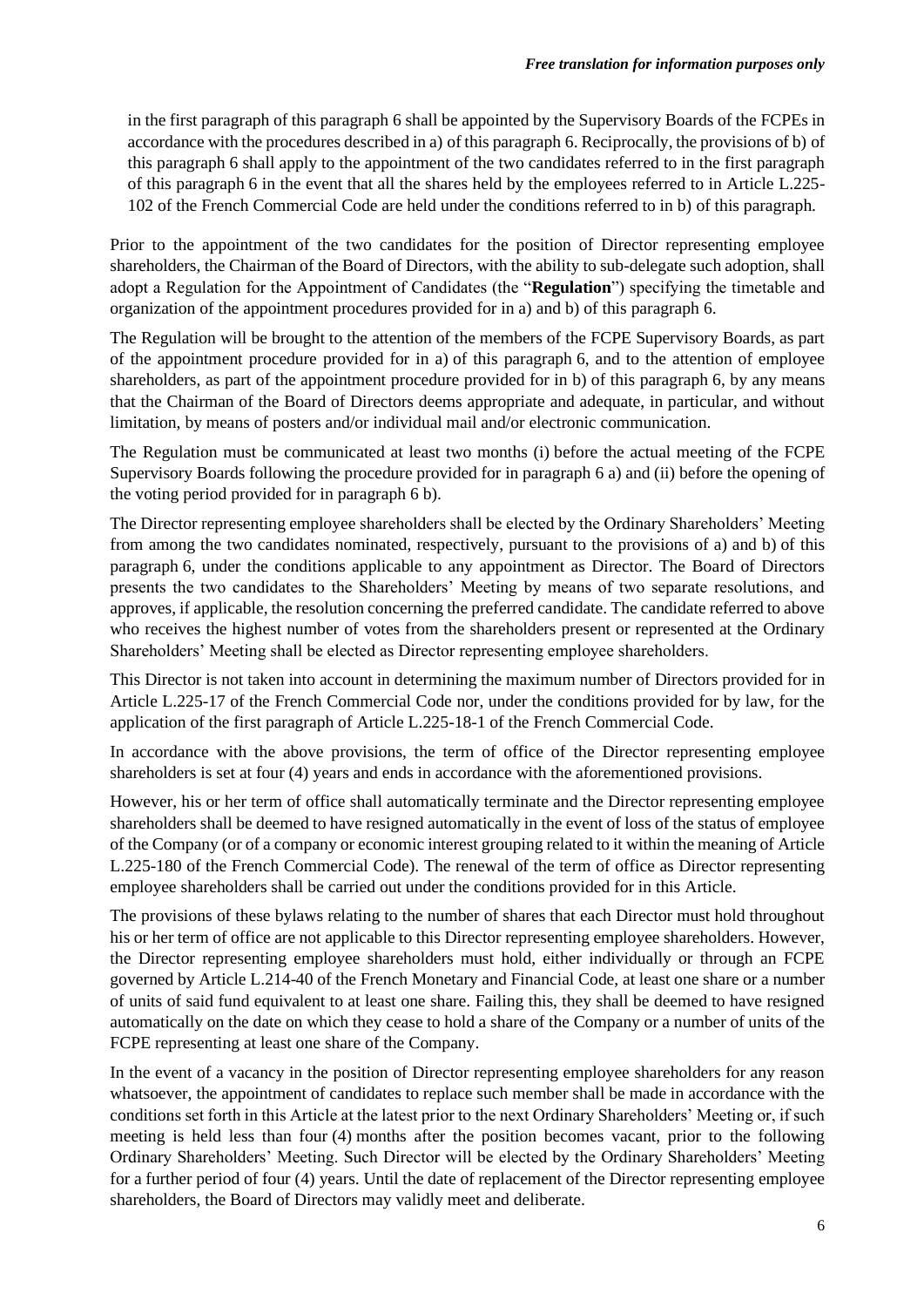The provisions of this Article shall cease to apply when, at the end of a fiscal year, the percentage of the Company's share capital held by the employees of the Company and its affiliates within the meaning of the aforementioned Article L.225-180, within the framework provided by the provisions of the aforementioned Article L.225-102, represents less than 3% of such share capital, provided that the term of office of any member of the Director appointed pursuant to this Article shall expire at the end of such term.

#### **7. Director representing employees**

The Board of Directors also includes, as the case may be, one or two Directors representing employees, in accordance with Article L.225-27-1 of the French Commercial Code.

When during a fiscal year, the number of Directors, calculated in accordance with Article L.225-27-1 II of the French Commercial Code, is less than or equal to eight (8), the Group Committee *(Comité de Groupe)*, as provided for in Article L.2331-1 of the French Labor Code, shall appoint a single Director representing the employees, by majority vote.

When during a fiscal year, the number of Directors, calculated in accordance with Article L.225-27-1 II of the French Commercial Code, exceeds eight (8), and provided that this criteria is still satisfied on the date of appointment, the European Works Council *(Comité d'Entreprise Européen)*, provided for in Article L.2342-9 of the French Labor Code, appoints a second Director representing the employees.

The term of office of the Directors representing employees is set at four (4) years from the date of their appointment. They may be re-elected.

If the number of Directors, calculated pursuant to Article L.225-27-1 II of the French Commercial Code, initially greater than eight (8) members, becomes less than or equal to eight (8) members, the terms of office of the Directors representing employees are maintained until they expire.

The non-appointment of one or more Directors representing employees pursuant to the law and these Articles of Association shall not affect the validity of the meetings and deliberations of the Board of Directors.

The functions of the Directors representing the employees terminate at the end of the meeting of the Ordinary General Meeting convened to approve the financial statements for the preceding fiscal year, and held in the year during which their term of office expires. However, their term of office ends automatically under the conditions provided for by law and by this Article, and the Director representing the employees is deemed to have resigned automatically in the event of loss of the status of employee of the Company or of a company controlled by it, within the meaning of Article L.233-3 of the French Commercial Code. Similarly, if the conditions for the application of Article L.225-27-1 of the French Commercial Code are no longer met, the term of office of the Director(s) shall end at the earlier of the following dates: (i) at the end of the current term of office, or (ii) at the end of the Board of Directors' Meeting at which the Board of Directors acknowledges that the Company is outside of the scope of application of the law.

Should a position of Director representing the employees become vacant for any reason, his or her substitute shall be designated following the same modalities as the Director whose position became vacant and shall keep this position for the remaining of his or her predecessor's term of office. Until the date of replacement of the Director (or, where applicable, Directors) representing the employees, the Board of Directors validly meets and deliberates.

The provisions of paragraph 5, relating to the number of shares to be held by a Director, are not applicable to Directors representing employees.

Directors representing employees are not taken into account in determining the minimum and maximum number of members of the Board of Directors provided for in Article L.225-17 of the French Commercial Code, nor for the application of the first paragraph of Article L.225-18-1 of the French Commercial Code.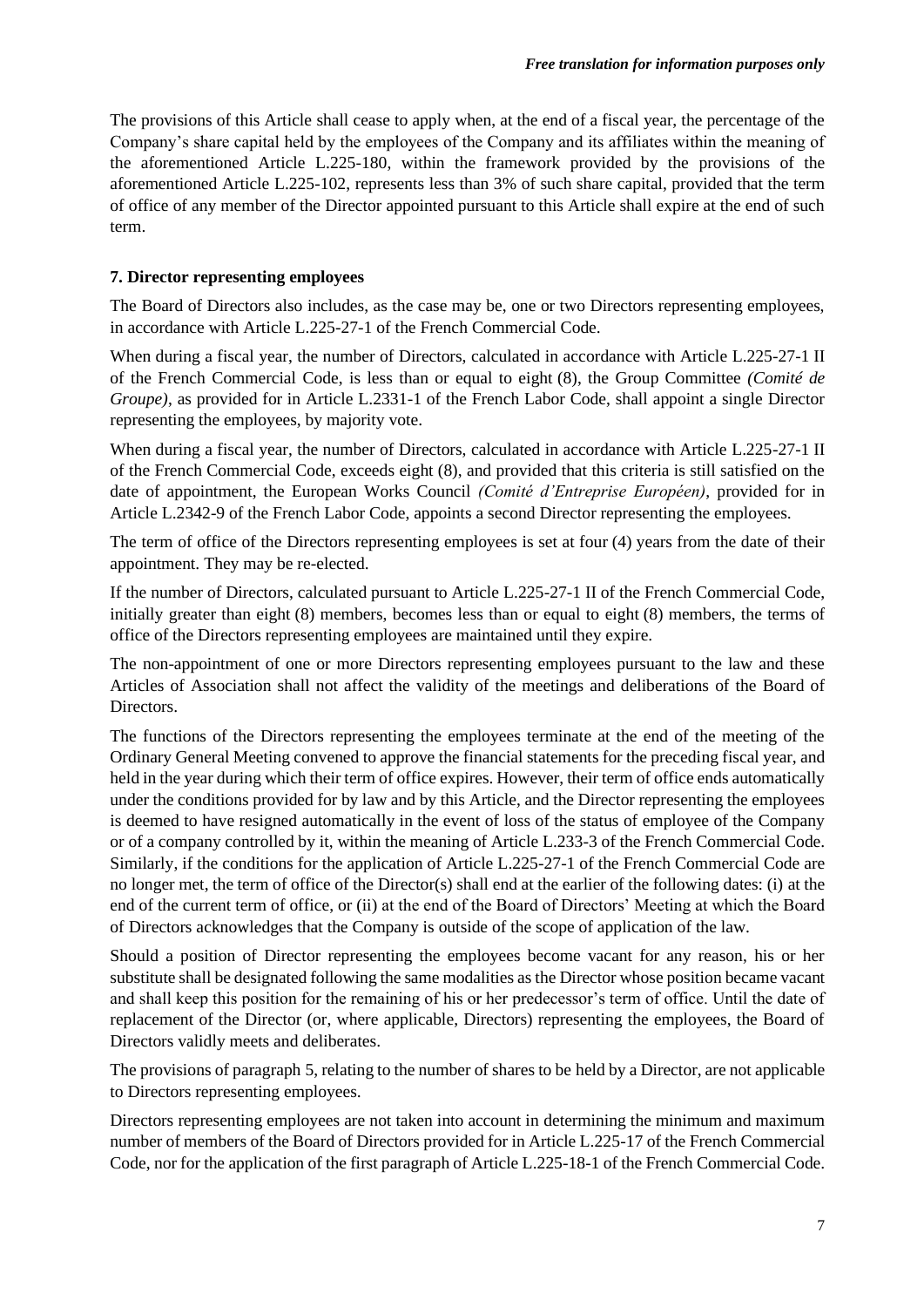# **ARTICLE 10 – ORGANIZATION AND OPERATION OF THE BOARD OF DIRECTORS**

### **1. Chairman of the Board of Directors**

The Board of Directors elects from among its members a Chairman, who is a natural person, for a term that may not exceed his or her term of office as a director. He or she may be re-elected.

For the performance of his or her duties as Chairman, the age limit is set at 70 years whether or not he or she simultaneously serves as Chief Executive Officer of the Company (Chairman and Chief Executive Officer). The Chairman and Chief Executive Officer shall be deemed to have resigned automatically at the end of the General Meeting following the date he or she reaches the age of 70.

The Chairman shall exercise the assignments and powers vested by law. He or she chairs over the meetings of the Board and sets the agenda thereof. He or she organizes and directs its works and reports to the General Shareholders' Meeting. He or she ensures the proper operations of the Company's bodies, and that the directors are capable of fulfilling their duties. He or she chairs the General Shareholders' Meetings and draws up the reports required by law.

When the Chairman of the Board of Directors is also responsible for the executive management of the Company, all the legal and regulatory provisions applying to the Chief Executive Officer will apply to him or her.

## **2. Vice-Chairman of the Board of Directors**

The Board of Directors may also appoint a Vice-Chairman from among its natural person members, for whom it will determine the term of office, within the limit of that of his or her term of office as Director.

The Vice-Chairman chairs Board and Shareholders' Meetings in the absence of the Chairman. The other powers of the Vice-Chairman, if any, shall be set forth in the internal regulations of the Board of Directors.

#### **3. Dismissal**

The Chairman and the Vice-Chairman of the Board of Directors may be dismissed at any time by the Board of Directors.

#### **4. Meetings of the Board of Directors**

The Board of Directors meets on a notice of meeting issued by its Chairman, as often as the interests of the Company require, and at least five (5) times a year. Directors are called to Board Meetings by any means, including orally. The agenda may be set as late as the time of the meeting.

Meetings take place at the Company's registered office or any other place specified in the notice of meeting. They are chaired by the Chairman of the Board of Directors, and in the event of the absence of the Chairman, by the Vice-Chairman.

An attendance register is kept, which is signed by the Directors participating in the Board of Directors' Meeting, and which mentions, where applicable, the names of Directors participating in the meeting by videoconference or by the use of telecommunication means.

The decisions of the Board of Directors may be taken by written consultation of the Directors under the conditions provided for by law.

Members of the Board of Directors, as well as any person called upon to attend Board Meetings, are bound by a duty of discretion with regard to the deliberations of the Board of Directors as well as with regard to information of a confidential nature or presented as such by the Chairman of the Board of Directors.

## **5. Quorum and majority**

The Board of Directors can only deliberate validly if at least half of its members are present.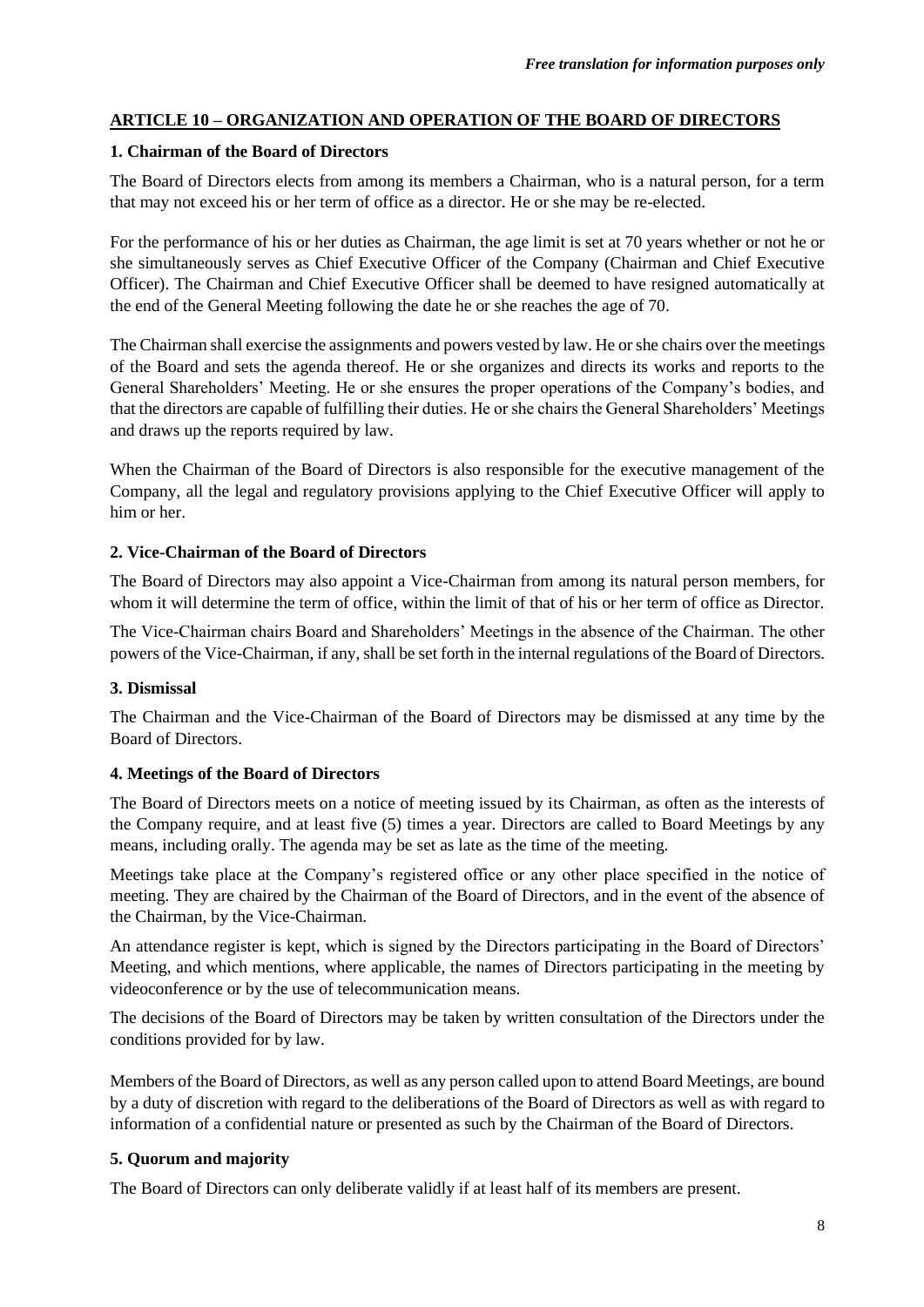Decisions are taken by a majority of the members present or represented. In the event of a tie vote, no Director has a casting vote.

#### **6. Internal regulations**

The Board of Directors establishes internal regulations, which may provide that Directors participating in Board Meetings by videoconference or other telecommunication shall be deemed present for purposes of calculating the quorum and required majority, under the conditions laid down by law and applicable regulations in force.

#### **7. Minutes**

The minutes of meetings of the Board of Directors are prepared and copies or extracts thereof are delivered and certified in accordance with the law.

# **ARTICLE 11 – POWERS OF THE BOARD OF DIRECTORS**

The Board of Directors performs the duties assigned to it by law. In particular, it sets out the Company's business policies and ensures their implementation, in accordance with its corporate interest, by taking into consideration the social and environmental issues relating to its activity.

Subject to the powers expressly granted to General Meetings of Shareholders and within the limit of the corporate purpose of the Company, it addresses any issues relating to the proper functioning of the Company and, through its deliberations, resolves any matters concerning the Company.

The Board of Directors carries out or causes to be carried out such controls and verifications as it deems appropriate.

The Board of Directors may decide to set up committees to study questions that it or its Chairman submits for their consideration. It determines the composition and powers of these committees, which perform their activities under its responsibility.

## **ARTICLE 12 – COMPENSATION OF MEMBERS OF THE BOARD OF DIRECTORS**

The General Meeting may allocate to the Directors, as remuneration for their duties, an annual fixed sum.

The Board of Directors divides the total sum allocated among its members. The Board of Directors may also allocate exceptional compensation in the cases and under the terms set forth by law.

## **ARTICLE 13 – EXECUTIVE MANAGEMENT**

#### **1. Method of exercising executive management**

Executive management of the Company is fulfilled under his or her responsibility, either by the Chairman of the Board of Directors, in which case referred to as Chairman and Chief Executive Officer, or by another natural person appointed by the Board of Directors and in such a case referred to as Chief Executive Officer.

Provided that the question is included in the agenda, the Board of Directors may chose between the two options for performing the executive management function, ruling under the quorum and majority conditions set forth in paragraph 5 of Article 10. This choice shall remain valid until the Board of Directors otherwise decides under the same conditions. Shareholders and third persons shall be informed of this choice pursuant to applicable legal and regulatory provisions.

In the event of a separation of the functions of Chairman and that of Chief Executive Officer, he or she – who is not necessarily a director – is appointed for a term freely determined by the Board of Directors. However, if the Chief Executive Officer is also a Director, his or her term may not exceed that of his or her term of office as director.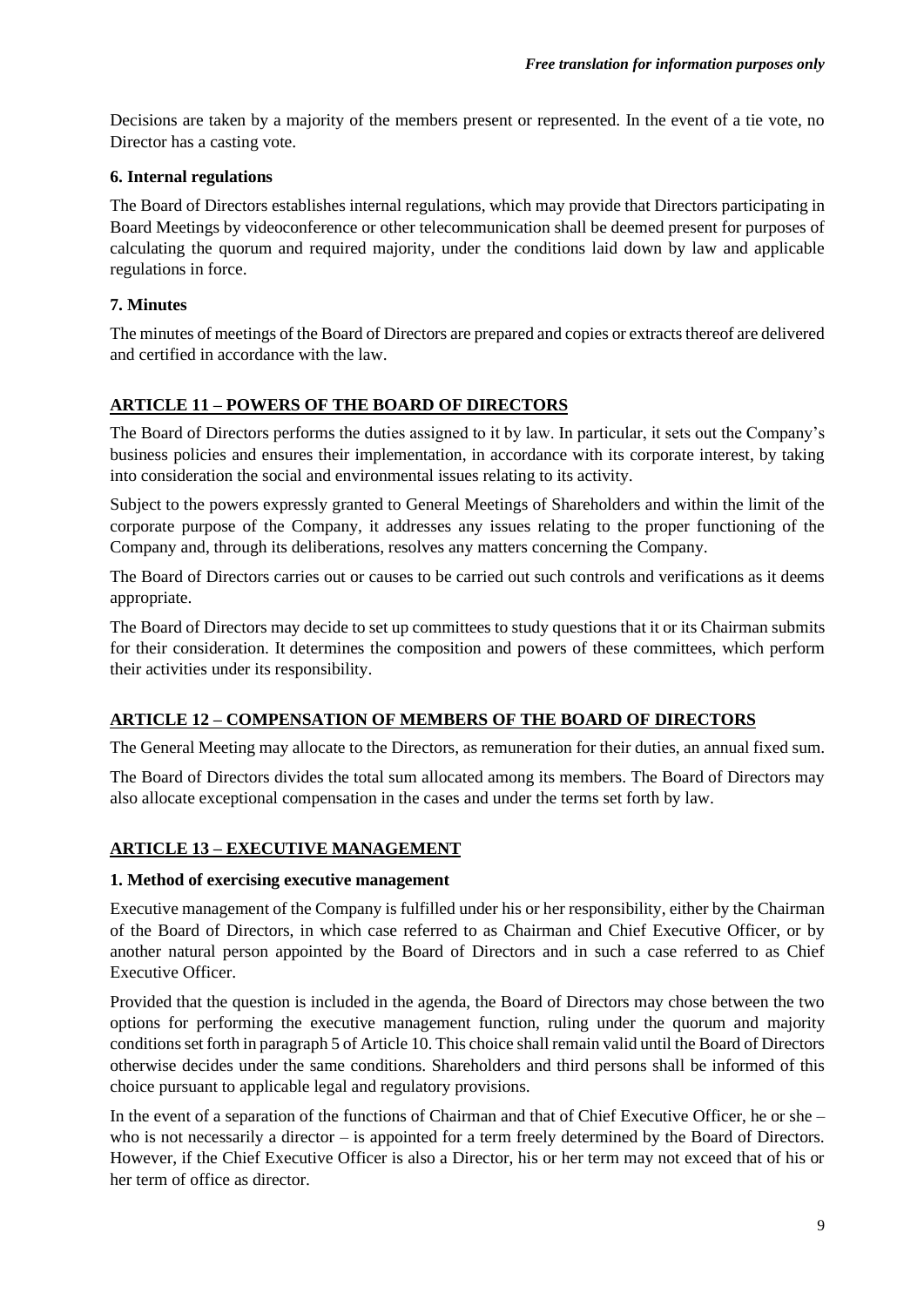The Chief Executive Officer may be reappointed.

When the functions of Chairman of the Board of Directors and Chief Executive Officer are separated, the Chief Executive Officer shall be deemed to have resigned automatically at the end of the Ordinary General Meeting following the date he or she reaches the age of 70.

## **2. Powers of the Chief Executive Officer**

The Chairman and Chief Executive Officer or the Chief Executive Officer, as the case may be, is vested with the broadest powers to act on behalf of the Company in accordance with applicable laws. He or she exercises these powers within the scope of the corporate purpose, and subject to the powers expressly assigned by law to the Shareholders' Meetings and the Board of Directors.

He or she shall represent the Company *vis-à-vis* third parties.

#### **3. Deputy Chief Executive Officers**

The Board of Directors may, upon proposal of the Chairman and Chief Executive Officer or the Chief Executive Officer, as applicable, may appoint, from among its members or otherwise, one or more natural persons to assist the Chairman and Chief Executive Officer with the title of Deputy Chief Executive Officer.

The number of Deputy Chief Executive Officers may not exceed two (2). The Board of Directors shall determine the scope and term of the powers granted to the Deputy Chief Executive Officers, in agreement with the Chairman and Chief Executive Officer or the Chief Executive Officer. With respect to third parties, the Deputy Chief Executive Officers have the same powers as the Chairman and Chief Executive Officer or the Chief Executive Officer.

For the performance of the duties as Deputy Chief Executive Officer, the age limit is set at 70. Deputy Chief Executive Officers shall be deemed to have resigned automatically at the end of the Ordinary General Meeting following the date they reach the age of 70.

## **ARTICLE 14 – CENSORS**

The Board of Directors may appoint and dismiss Censors, who may be natural or legal persons, chosen from among the Shareholders or outside them.

The number of Censors may not exceed two.

Censors shall be appointed for a term that may not exceed four (4) years. They shall be eligible for reelection.

The main role of the Censors is to ensure the strict application of the By-laws. They shall be called to meetings of the Board of Directors and take part in discussions in an advisory capacity.

Censors may receive a remuneration withdrawn from the remuneration allocated to the Board of Directors by the Ordinary General Meeting of shareholders.

## **ARTICLE 15 – STATUTORY AUDITORS**

The Ordinary General Meeting of the shareholders shall appoint at least two Statutory Auditors for the term, under the conditions and with the mission laid down by law.

Alternative Auditors shall also be appointed in accordance with the law.

Statutory Auditors and Alternative Auditors shall be eligible for re-election.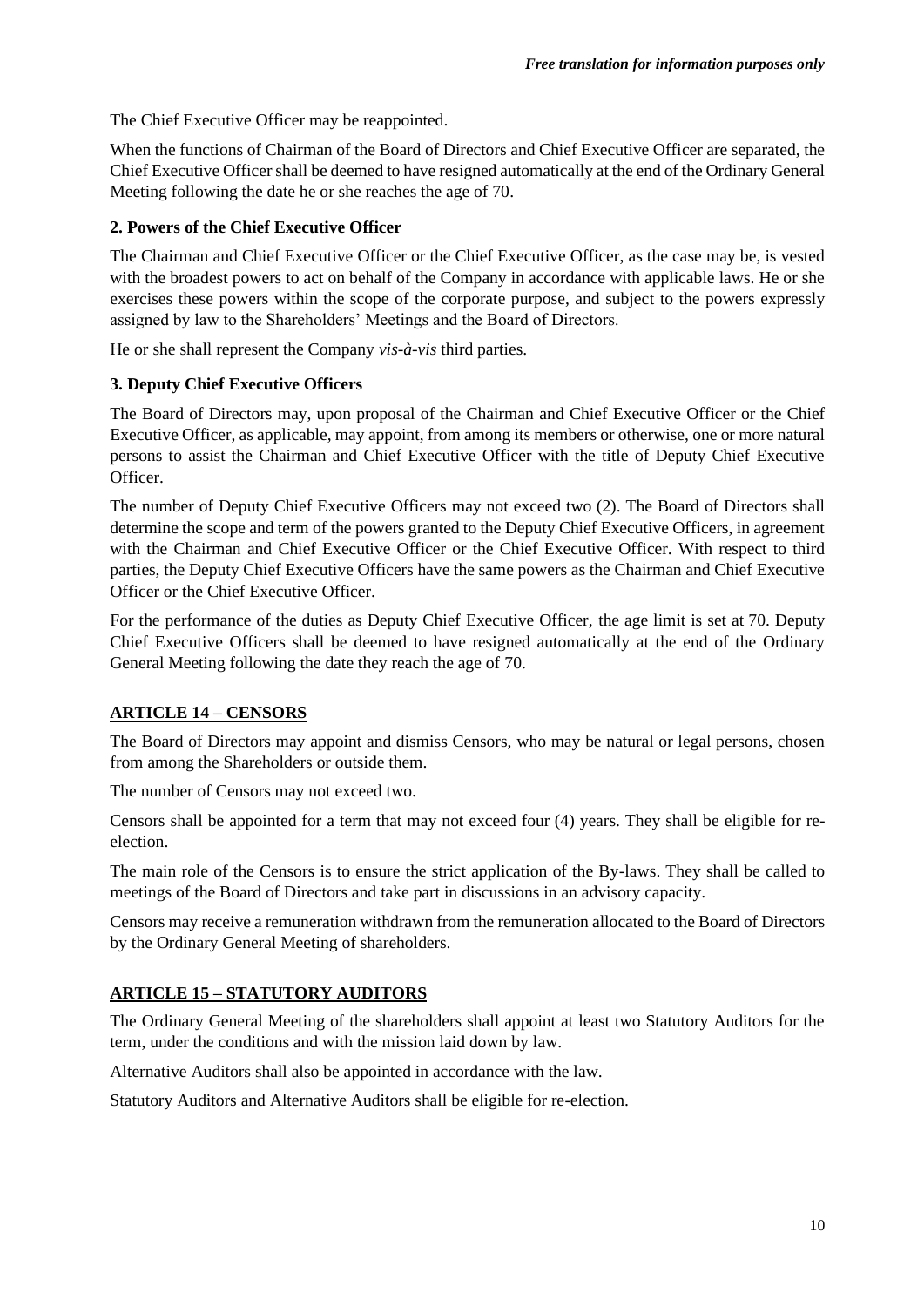### **ARTICLE 16 – GENERAL MEETINGS OF THE SHAREHOLDERS**

#### **1. Effect of decisions**

Duly convened General Meetings of shareholders shall represent all shareholders. Decisions taken by it in accordance with the law and with the Memorandum and Articles of Association shall be binding on all shareholders, even those who were absent from the meeting in question, unable to act or who voted against the resolution in question.

# **2. Convening General Meetings**

General Meetings of shareholders shall be convened under the conditions laid down by law.

#### **3. Participation**

The Shareholders' Meeting is open to all shareholders, regardless of the number of shares they hold.

Every shareholder has the right to participate in the Shareholders' Meetings in the manner provided for by law and regulations.

By decision of the Board of Directors, shareholders may vote by all means of telecommunication and data transmission, including the internet, as provided by the regulations applicable at the time of use. If applicable, this decision shall be communicated in the Notice of Meeting *(Avis de réunion)* published in the *Bulletin des Annonces Légales Obligatoires* (French journal of legal announcements).

Shareholders voting remotely are considered to be present or represented when they vote by the required deadline using the electronic voting form containing the information stipulated by regulations, which is provided on the website set up by the centralizing agent for the Shareholders' Meeting. If the Board of Directors so decides at the time the meeting is called, the electronic form may be completed and signed directly on the website set up by the centralizing agent of the Shareholders' Meeting by any procedure decided by the Board of Directors that meets the conditions laid down in the first sentence of the second paragraph of Article 1367 of the French Civil Code, and may include a username and password. The proxy or vote cast electronically before the Shareholders' Meeting, as well as the acknowledgment that is given, shall be considered irrevocable and binding on all, it being specified that in case of a transfer of share ownership before midnight, Paris time, on the second business day preceding the meeting, the Company shall invalidate or amend, as appropriate, the proxy or vote cast before that date and time.

Holders of shares for which called payments, duly made and claimable, have not been made within 30 days of receiving formal notice from the Company, may not participate in Shareholders' Meetings. Such shares shall be deducted in calculating the quorum. When the shares are subject to usufruct, the voting right is exercised by the beneficial owner at all Shareholders' Meetings, whether ordinary, extraordinary or special.

Shareholders' Meetings may be held at corporate headquarters or any other place in mainland France.

## **4. Holding of Shareholder's Meetings**

Each member of a General Meeting shall have as many votes as ordinary shares he or she owns or represents, in the absence of legal provisions to the contrary.

As an exception to the provisions of Article L.22-10-46 of the French Commercial Code, no double voting rights are attached to the Company's shares.

General Meetings shall be chaired by the Chairman of the Board of Directors or, in his or her absence, by the Vice-Chairman or, failing this, by the oldest member of the Board of Directors.

In principle, the agenda shall be drawn up by the person who issues the convening notice.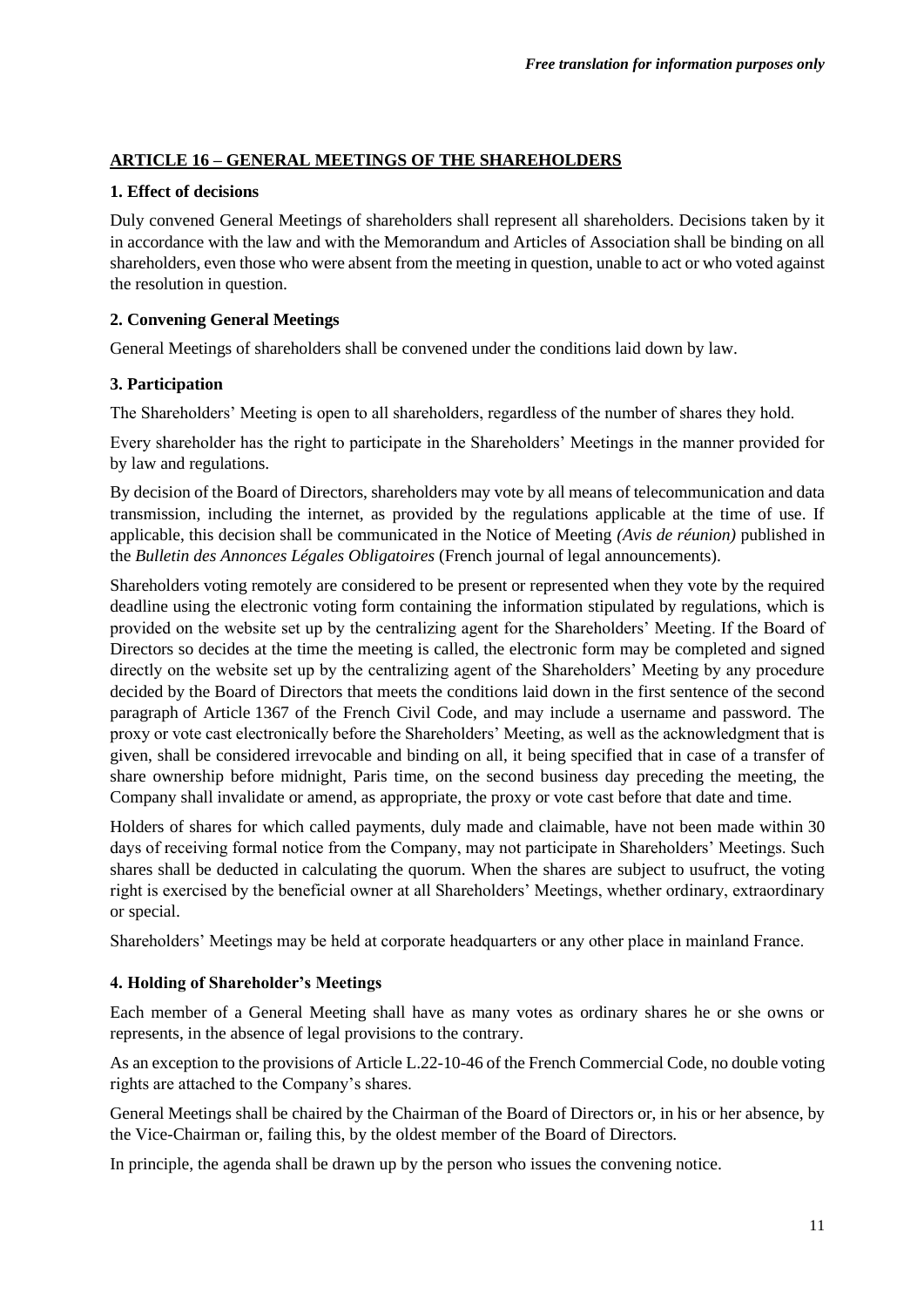The duties of scrutineers shall be performed by the two members of the General Meeting who are present and who accept these duties who have the largest number of votes.

The officers of the meeting shall appoint the secretary, who may but need not be a shareholder. A presence sheet is established under the conditions provided for by the law.

Deliberations shall be recorded in minutes drawn up in a special register, on numbered and initialled pages held at the registered office, or on loose sheets which shall be numbered and initialled without any discontinuity.

These minutes shall be signed by the officers of the meeting. Copies or excerpts therefrom shall be validly certified by the Chairman of the Board of Directors, the Vice-Chairman, the Chief Executive Officer if he or she is also a Director, or by the secretary of the General Meeting.

## **ARTICLE 17 – ORDINARY GENERAL MEETINGS OF THE SHAREHOLDERS**

#### **1. Quorums and majorities**

When Ordinary General Meetings of the shareholders are held the first time the General Meeting is convened, they may only take valid decisions if the shareholders present or represented own at least onefifth of the voting shares.

When such a meeting is convened for the second time, its deliberations shall be valid regardless of the number of shares represented.

Decisions shall be taken under the conditions of majority provided for by law.

#### **2. Powers**

Ordinary General Meetings of the shareholders shall hear the reports of the Board of Directors and of the Statutory Auditors and shall review the annual financial statements.

General Meetings shall discuss, approve, adjust or reject the financial statements and shall fix dividends to be distributed and the amount of the retained earnings to be carried forward.

They shall decide on the creation of any reserve funds. They shall fix the withdrawals to be made therefrom and shall decide on the distribution thereof.

They shall determine the amount of the remuneration allocated to the Directors.

They shall appoint, replace or re-elect members of the Board of Directors or remove them from office. They shall ratify provisional appointments of members of the Board of Directors made by said Board of Directors.

They shall appoint the Statutory Auditors and shall vote, if applicable, on the special report issued by said Auditors in accordance with the law.

They shall decide on all proposals which do not need to be decided solely by Extraordinary General Meetings of the shareholders.

## **ARTICLE 18 – EXTRAORDINARY GENERAL MEETINGS OF THE SHAREHOLDERS**

#### **1. Powers**

Extraordinary General Meetings of the shareholders may amend all the provisions of the Memorandum and Articles of Association and may also decide to convert the Company into a company of any other form.

They may only increase shareholders' commitments or undermine the equality of shareholders' rights by a unanimous vote of the shareholders.

#### **2. Quorums and majorities**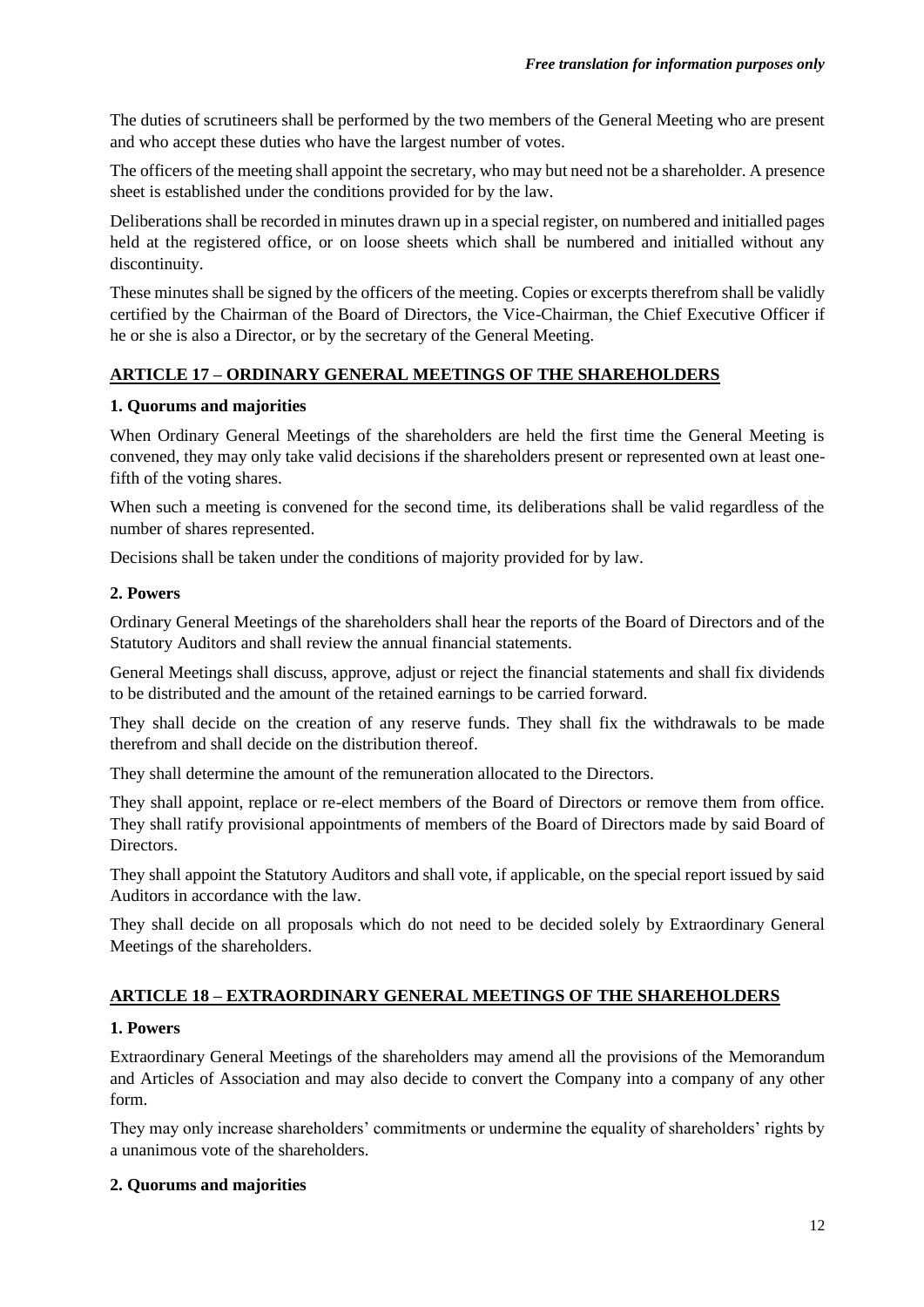a) Extraordinary General Meeting may only take valid decisions the first time the General Meeting is convened if the shareholders present or represented own at least one-quarter of the voting shares or, the second time the General Meeting is convened, one-fifth of the voting shares.

Decisions shall be taken under the conditions of majority provided for by law.

- b) In the event of a capital increase by incorporation of reserves, profits or share premiums, the capital increase shall be decided under the quorum and majority conditions applicable to Ordinary General Meetings.
- c) Where the General Meeting is deliberating on approving a contribution in kind or the granting of a special benefit, the contributor or the beneficiary shall not have a vote and nor shall his or her proxy. His or her shares shall not be taken into account in the calculation of the majority.

# **ARTICLE 19 – SPECIAL MEETINGS**

Holders of preferred shares of each category are consulted in accordance with the conditions provided by the applicable statutory provisions, regulations and bylaws in force, on matters within their competence.

Holders of preferred shares of each class are convened to a special meeting to decide on any modification of their rights.

Special meeting of holders of each class of preferred shares validly deliberate if the shareholders present or represented own at least one-third of the preferred shares of such category upon the first convening, and one-fifth on the second convening. If not, the second meeting may be postponed to a date not more than two months after the date on which it was convened.

# **ARTICLE 20 – FINANCIAL STATEMENTS**

The financial year shall start on 1 January and end on 31 December.

The distributable profit, as defined by law, shall be available to General Meetings of the shareholders. Unless there is an exception due to statutory provisions, General Meetings of the shareholders shall decide on the appropriation of this profit at their discretion.

General Meetings of the shareholders may also decide to grant each shareholder, for all or some of the dividends to be distributed, a choice between payment of the dividend in cash or in shares, in accordance with statutory and regulatory provisions in force.

## **ARTICLE 21 – EARLY DISSOLUTION - EXTENSION**

Extraordinary General Meetings of the shareholders may at any time decide to dissolve the Company early or decide to extend the Company's life when it ends.

At least one year before the end of the Company's life, the Board of Director shall arrange for an Extraordinary General Meeting of the shareholders to take place for the purpose of deciding whether the Company's life should be extended.

## **ARTICLE 22 – SHAREHOLDERS' EQUITY LESS THAN HALF THE SHARE CAPITAL**

If, due to losses recorded in accounting documents, the Company's shareholders' equity *(capitaux propres*) falls to less than half the share capital, the Board of Directors must convene an Extraordinary General Meeting of the shareholders within four months following the approval of the financial statements that showed this loss, for the purpose of deciding whether the Company should be dissolved early.

If it is not dissolved, the Company must reduce its capital by an amount at least equal to that of losses which it has not been possible to offset against reserves no later than at the close of the second financial year after the year in which the losses were recorded, and subject to the statutory provisions relating to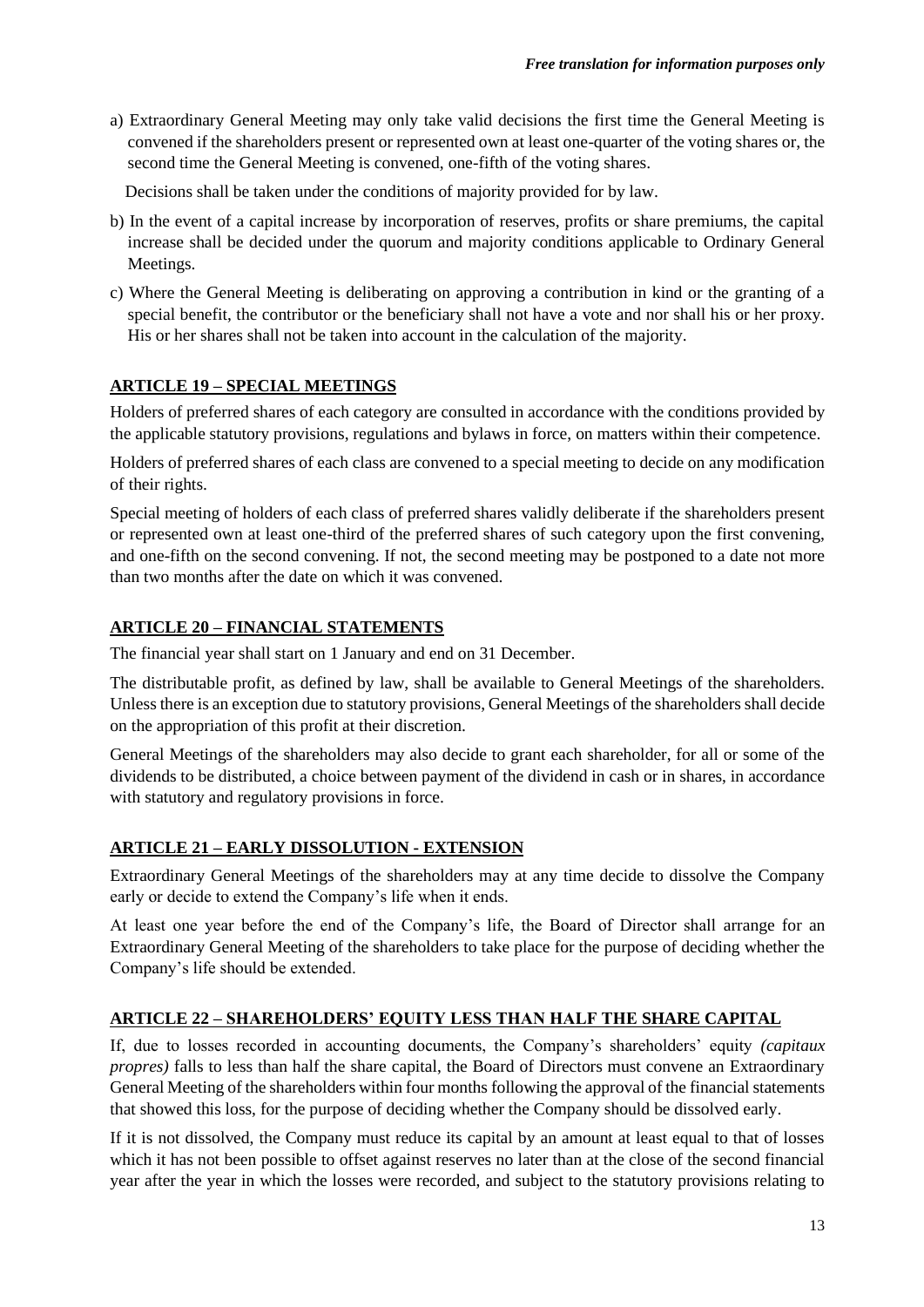the minimum amount of share capital if, within this time, the shareholders' equity has not been rebuilt to an amount at least equal to half the share capital.

In both these cases, the resolution adopted by the Extraordinary General Meeting of the shareholders shall be published in accordance with the law.

#### **ARTICLE 23 – LIQUIDATION**

When the Company's life ends or if it is dissolved early, the General Meeting of the shareholders shall decide on the method of liquidation and shall appoint one or several liquidators whose powers it shall also determine.

Throughout the time the Company is being liquidated, the General Meeting of the shareholders shall retain the same powers.

The net proceeds from liquidation after payment of liabilities shall be used first to repay the paid up and unredeemed amount of the ordinary shares. The remainder shall be divided between all the ordinary shares.

Shareholders shall be invited to a General Meeting at the end of liquidation to decide on the final financial statements, the release to be given to the liquidators for their management, release from their mandate and to record the close of liquidation. These decisions shall be published in accordance with the law.

# **ARTICLE 24 – DISPUTES – CHOICE OF ADDRESS FOR SERVICE**

All disputes on the subject of Company matters which may arise during the Company's life or when it is liquidated, either between the Company's shareholders and the Company or between the shareholders themselves, shall be referred to the courts with jurisdiction in the place where the registered office is located.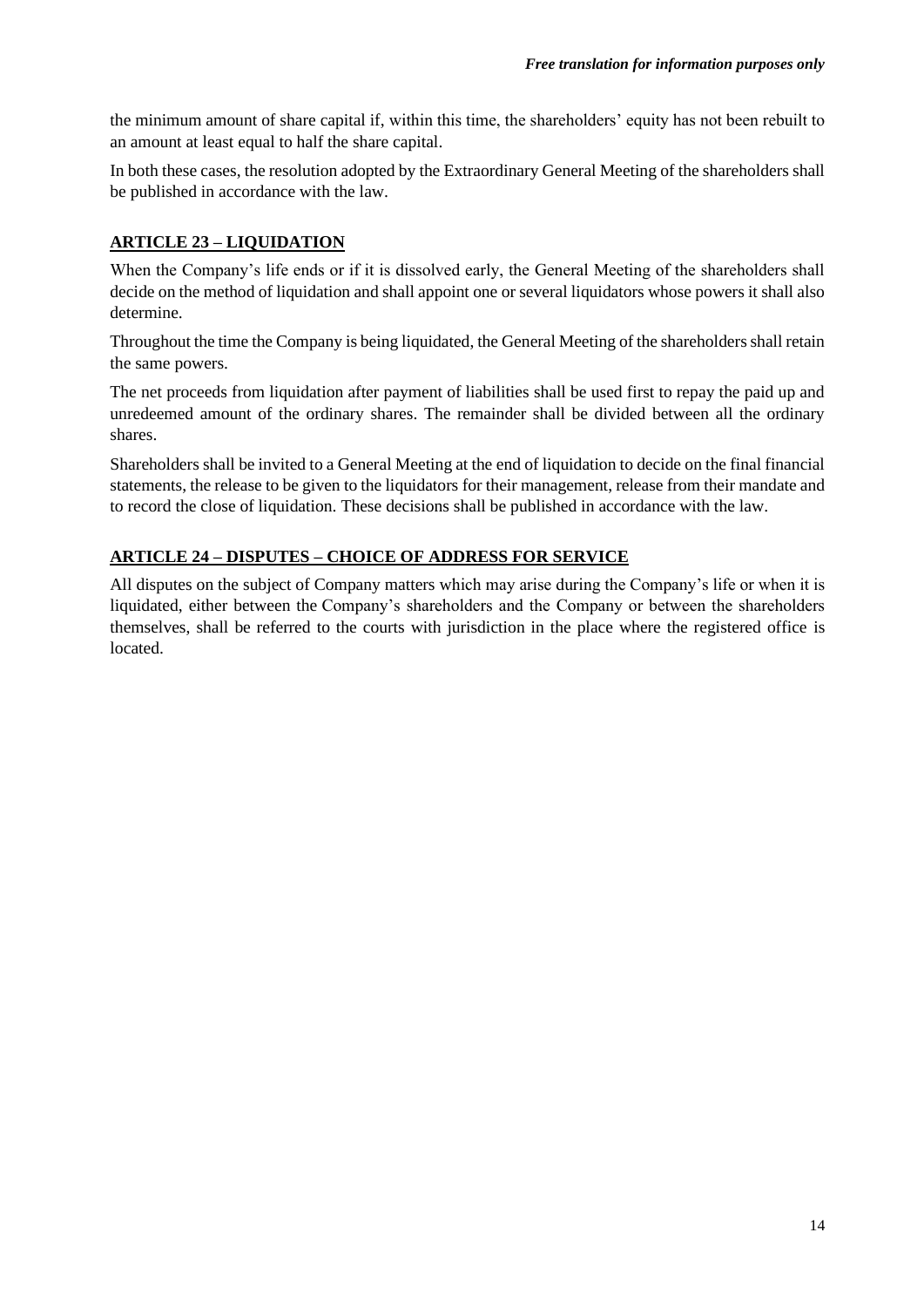## **APPENDIX - TERMS AND CONDITIONS OF PREFERRED SHARES**

The terms and conditions (the "**Terms and Conditions**") of the Tranche 2 Shares, the Tranche 3 Shares and the Tranche 4 Shares (together, the "**Preferred Shares**" or the "**Performance-Based Free Shares**") to be issued by Vallourec SA (the "**Company**") under the terms provided herein are described below.

#### **Definitions**

**Additional Terms of the Performance Shares Allocation Plan** means Additional Terms as referred to in the allocation notification letter (within the meaning of the Performance Shares Allocation Plan).

**Allocation Date** has the meaning set forth in the Performance Shares Allocation Plan.

**Average Share Price** means the Company's volume-weighted average share price on the regulated market of Euronext Paris.

**Beneficiary** has the meaning set forth in Clause 1.5.

**Company** has the meaning set forth in the preamble of these Terms and Conditions.

**Departure** has the meaning set forth in the Additional Terms of the Performance Shares Allocation Plan.

**Exercise notice** has the meaning set forth in Clause 1.5.

**Fair Market Value** has the meaning set forth in Clause 1.5.

**Good Leaver** has the meaning set forth in the Additional Terms of the Performance Shares Allocation Plan.

**Long Stop Date** means the seventh  $(7<sup>th</sup>)$  anniversary of the Allocation Date.

**Ordinary Shares** means the ordinary shares issued from time to time by the Company.

**Other Case of Departure** has the meaning set forth in the Performance Shares Allocation Plan.

**Plan Duration** has the meaning set forth in the Performance Shares Allocation Plan.

**Performance-Based Free Shares** has the meaning set forth in the preamble of these Terms and **Conditions** 

**Performance Shares Allocation Plan** means the allocation plan (*règlement du plan*) of the Performance-Based Free Shares to be approved by the Company's Board of Directors.

**Special Meeting of the Tranche 2 Shares' Holders** has the meaning set forth in Clause 1.2.

**Special Meeting of the Tranche 3 Shares' Holders** has the meaning set forth in Clause 1.2.

**Special Meeting of the Tranche 4 Shares' Holders** has the meaning set forth in Clause 1.2.

**Special Meeting(s)** means (i) collectively the Special Meeting of the Tranche 2 Shares' Holders, the Special Meeting of the Tranche 3 Shares' Holders and the Special Meeting of the Tranche 4 Shares' Holders or (ii) if in the singular mode, any one of them.

**Repurchase Right** has the meaning set forth in Clause 1.5.

**Restructuring Date** means 30 June 2021.

**Tranche 2 Performance Condition** has the meaning set forth in Clause 1.3.

**Tranche 3 Performance Condition** has the meaning set forth in Clause 1.3.

**Tranche 4 Performance Condition** has the meaning set forth in Clause 1.3.

**Tranche 2 Shares** has the meaning set forth in Clause 1.3.

**Tranche 3 Shares** has the meaning set forth in Clause 1.3.

**Tranche 4 Shares** has the meaning set forth in Clause 1.3.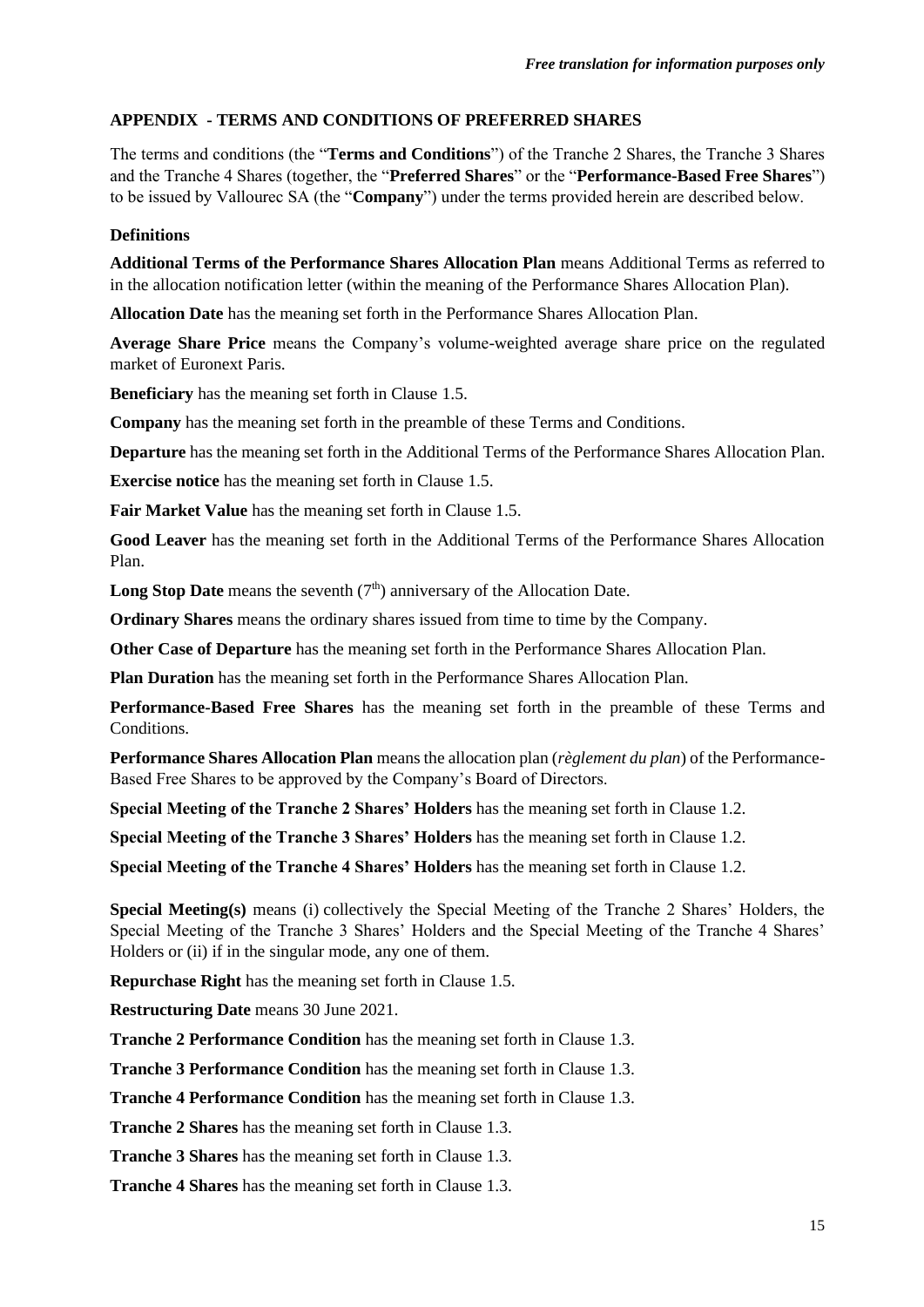**Tranche 2 Vesting Date** has the meaning set forth in Clause 1.3.

**Tranche 3 Vesting Date** has the meaning set forth in Clause 1.3.

**Tranche 4 Vesting Date** has the meaning set forth in Clause 1.3.

**Transfer** means any transaction, with or without consideration, with effect to assign, transfer, sell, convey or otherwise dispose all or part (notably the right of use (*jouissance*), the usufruct (*usufruit*) or the bare ownership (*nue-propriété*)) of the ownership of securities or assets, as the case may be, regardless of the legal method and in particular over-the-counter sales (*ventes de gré à gré*), auctions, contributions (notably contributions of securities to a non-registered company (*société en participation*)), universal transfers of assets, mergers and spin-offs or any other equivalent transaction, donations and biddings for the benefit of any person holding a lien; the term "To Transfer" being interpreted accordingly.

**Vested Tranche 2 Shares** has the meaning set forth in Clause 1.3.

**Vested Tranche 3 Shares** has the meaning set forth in Clause 1.3.

**Vested Tranche 4 Shares** has the meaning set forth in Clause 1.3.

#### **1. Characteristics**

The Performance-Based Free Shares are preferred shares (*actions de préférence*) within the meaning of Article L.228-11 of the French Commercial Code, issued by the Company pursuant to Articles L.225- 197-1 and seq. of the French Commercial Code.

Each of the Tranche 2 Shares, Tranche 3 Shares and Tranches 4 Shares shall constitute a category of shares within the meaning of Article L.225-99 of the French Commercial Code.

The Performance-Based Free Shares are in the dematerialized registered form (*forme nominative*).

The Performance-Based Free Shares shall bear the same rights as the Company's Ordinary Shares and shall have the same par value as Company's Ordinary Shares *ie.* EUR 0.02, subject to the provisions of these Terms and Conditions.

## **1.1 NO VOTING RIGHT**

No voting right in the Company's Shareholders General Meeting shall be attached to the Performance-Based Free Shares.

## **1.2 SPECIAL MEETINGS**

Subject to the quorum and majority set forth in Article L.225-99 of the French Commercial Code:

- **a)** the holders of Tranche 2 Shares shall gather into a special meeting (the **Special Meeting of the Tranche 2 Shares' Holders**);
- **b)** the holders of Tranche 3 Shares shall gather into a special meeting (the **Special Meeting of the Tranche 3 Shares' Holders**); and
- **c)** the holders of Tranche 4 Shares shall gather into a special meeting (the **Special Meeting of the Tranche 4 Shares' Holders**).

One (1) voting right attaches to each performance-based free share in the Special Meeting to which it pertains.

## **1.3 VESTING – CONVERSION OF THE PERFORMANCE-BASED FREE SHARES INTO ORDINARY SHARES**

**Tranche 2 shares**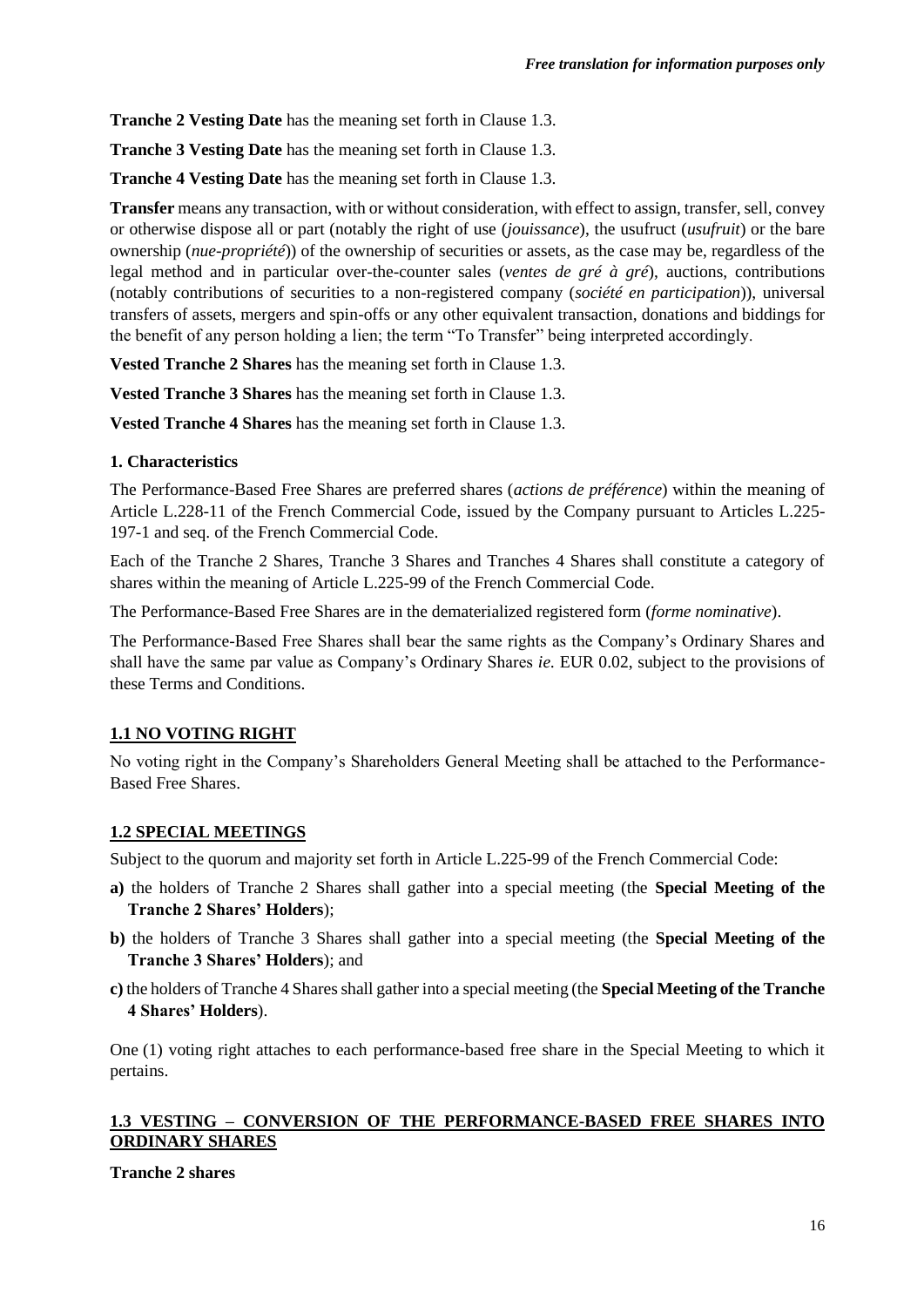- **a)** The tranche 2 shares allocated and issued in accordance with the Performance Shares Allocation Plan will vest if, and on such date when, the Average Share Price is at least equal to sixteen euros and nineteen cents ( $\epsilon$ 16.19) for ninety (90) consecutive trading days within five (5) years following the Restructuring Date (the "**Tranche 2 Performance Condition**") (the "**Tranche 2 Shares**"). Once the Tranche 2 Performance Condition has been met over the Plan Duration in relation to a Tranche 2 Share, such Tranche 2 Share shall become vested (the "**Vested Tranche 2 Shares**"); and
- **b)** The date on which a given Tranche 2 Share becomes a Vested Tranche 2 Share shall be referred to as a "**Tranche 2 Vesting Date**".
- **c)** Pursuant to Articles L.228-12 and L.228-14 of the French Commercial Code, Vested Tranche 2 Shares will become convertible into Ordinary Shares of the Company at any time from the date of their vesting as provided above until the Long Stop Date at the sole discretion of the holder at a 1:1 ratio, provided the holder gives notice in writing (by registered letter with acknowledgment of receipt, addressed to the Company's legal representative) to the Company 15 days in advance of his/her intent to proceed with the conversion.
- **d)** If, at the Long Stop Date and without prejudice to the other stipulations of these Terms and Conditions and the Performance Shares Allocation Plan, a Tranche 2 Share has not become a Vested Tranche 2 Share, such Tranche 2 Share shall irrevocably lose its right to conversion into Ordinary Share and shall be subject to the Repurchase Right of the Company at par value.
- **e)** The conversion of any Vested Tranche 2 Share into an Ordinary Share will not entail any payment by its holder.
- **f)** The Ordinary Shares will be assimilated to the Company's existing Ordinary Shares, and will be consequently admitted to trading and listing.

#### **Tranche 3 shares**

- **a)** The tranche 3 shares allocated and issued in accordance with the Performance Shares Allocation Plan will vest if, and on such date when, the Average Share Price is at least equal to twenty euros and twentytwo cents ( $\epsilon$ 20.22) for ninety (90) consecutive trading days within five (5) years following the Restructuring Date (the "**Tranche 3 Performance Condition**") (the "**Tranche 3 Shares**"). Once the Tranche 3 Performance Condition has been met over the Plan Duration in relation to a Tranche 3 Share, such Tranche 3 Share shall become vested (the "**Vested Tranche 3 Shares**").
- **b)** The date on which a given Tranche 3 Share becomes a Vested Tranche 3 Share shall be referred to as a "**Tranche 3 Vesting Date**".
- **c)** Pursuant to Articles L.228-12 and L.228-14 of the French Commercial Code, Vested Tranche 3 Shares will become convertible into Ordinary Shares of the Company at any time from the date of their vesting as provided above until the Long Stop Date at the sole discretion of the holder at a 1:1 ratio, provided the holder gives notice in writing (by registered letter with acknowledgment of receipt, addressed to the Company's legal representative) to the Company 15 days in advance of his/her intent to proceed with the conversion.
- **d)** If, at the Long Stop Date and without prejudice to the other stipulations of these Terms and Conditions and the Performance Shares Allocation Plan, a Tranche 3 Share has not become a Vested Tranche 3 Share, such Tranche 3 Share shall irrevocably lose its right to conversion into Ordinary Share and shall be subject to the Repurchase Right of the Company at par value.
- **e)** The conversion of any Vested Tranche 3 Share into an Ordinary Share will not entail any payment by its holder.
- **f)** The Ordinary Shares will be assimilated to the Company's existing Ordinary Shares, and will be consequently admitted to trading and listing.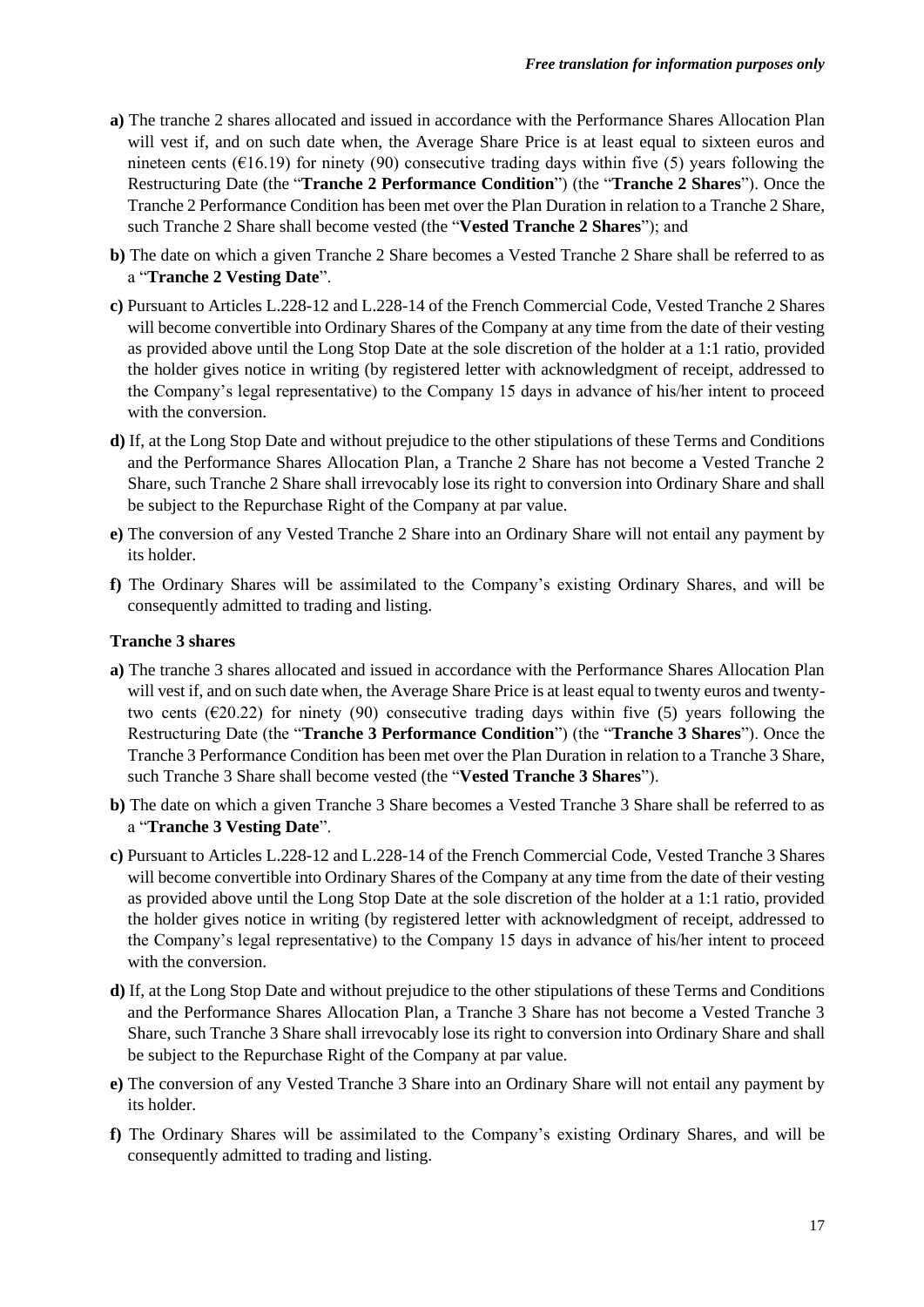#### **Tranche 4 shares**

- **a)** The tranche 4 shares allocated and issued in accordance with the Performance Shares Allocation Plan will vest if the Average Share Price for ninety (90) consecutive trading days over a five (5) year period following the Restructuring Date is at least equal to twenty-eight euros and thirty-two cents ( $\epsilon$ 28.32) (the "**Tranche 4 Performance Condition**") (the "**Tranche 4 Shares**"). Once the Tranche 4 Performance Condition has been met in relation to a given Tranche 4 Share over the Plan Duration, the Tranche 4 Share concerned shall become vested (the "**Vested Tranche 4 Shares**").
- **b**) The date on which a given Tranche 4 Share becomes Vested Tranche 4 Share shall be referred to as a "**Tranche 4 Vesting Date**".
- **c)** Vested Tranche 4 Shares will become convertible into Ordinary Shares of the Company at any time from the date of their vesting until the Long Stop Date at the sole discretion of the holder at a 1:1 ratio, provided the holder gives notice in writing (by registered letter with acknowledgment of receipt, addressed to the Company's legal representative) to the Company 15 days in advance of his/her intent to proceed with the conversion.
- **d)** If, at the Long Stop Date and without prejudice to the other stipulations of these Terms and Conditions and the Performance Shares Allocation Plan, a Tranche 4 Share has not become a Vested Tranche 4 Share, such Tranche 4 Share shall irrevocably lose its right to conversion into Ordinary Share and shall be subject to the Repurchase Right of the Company at par value.
- **e)** The conversion of any Vested Tranche 4 Share into an Ordinary Share will not entail any payment by its holder.
- **f)** The Ordinary Shares will be assimilated to the Company's existing Ordinary Shares, and will be consequently admitted to trading and listing.

#### **1.4 NO FINANCIAL RIGHT**

No financial rights shall attach to the Performance-Based Free Shares and the holder of a Performance-Based Free Share shall not be entitled in such capacity to any sum upon any distribution by the Company, including by mean of payment of dividends, reserves and/or premium, nor to any right in respect of the allocation of the liquidation proceeds.

Notwithstanding Article L.228-11 of the French Commercial Code, the Performance-Based Free Shares will bear a preferential subscription right in case of capital increase in cash.

#### **1.5 REDEMPTION RIGHT**

The Company may redeem the Performance-Based Free Shares of any holder (a "**Beneficiary**"), under the following conditions (the "**Repurchase Right**"):

- **a)** In the event of the Departure of a Beneficiary occurring during the Plan Duration, the Company shall be entitled to repurchase all Performance-Based Free Shares allocated to the Beneficiary concerned.
- **b)** In the event that, at the Long Stop Date, Tranche 2 Shares, Tranche 3 Shares or Tranche 4 Shares have not become, respectively, Vested Tranche 2 Shares, Vested Tranche 3 Shares or Vested Tranche 4 Shares, as provided in Clause 1.3, the Company shall be entitled to repurchase such Performance-Based Free Shares.
- **c)** The Repurchase Right will be exercised as follows:
	- **(i)** the Repurchase Right shall be exercised by decision of the Board of Directors of the Company (with authority to delegate in accordance with applicable laws and regulations);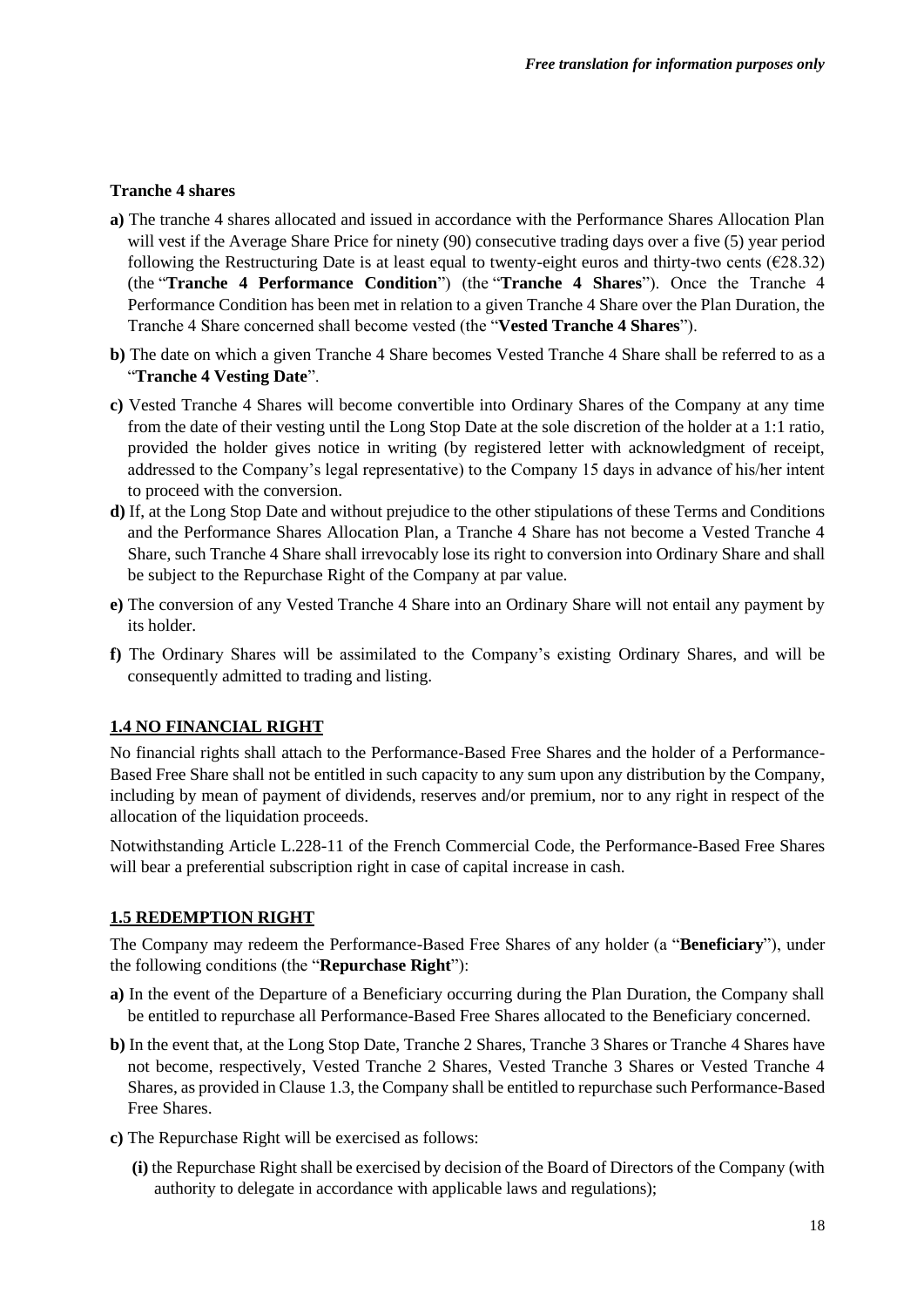- **(ii)** in the event that the Company exercises its Repurchase Right, the exercise of the Repurchase Right shall be notified by the Company to the Beneficiary concerned within six (6) months following the Departure of the Beneficiary or the Long Stop Date, specifying the number of Performance-Based Free Shares to be purchased by the Company (the "**Exercise Notice**");
- **(iii)** the acquisition price of the Performance-Based Shares transferred under the Repurchase Right shall correspond to  $(x)$  the Average Share Price over 30 consecutive trading days preceding the Exercise Notice in the event of a Good Leaver (the "**Fair Market Value**"), (y) 30% of such Fair Market Value in the event of any Other Case of Departure (other than a Good Leaver), or (z) the par value in the event of a repurchase following the Long Stop Date.

## **2. Transfer**

- **a)** Each Performance-Based Free Share shall be transferrable subject to the provisions of the Company's bylaws, the Performance Shares Allocation Plan, and, in its allocation notification letter (within the meaning of the Performance Shares Allocation Plan).
- **b)** The Company shall refuse to register any Transfer of a Performance-Based Free Share that has not been performed in accordance with the provisions of the Terms and Conditions, the Company's bylaws and the Performance Shares Allocation Plan.
- **c)** Any Transfer of the Performance-Based Free Shares will automatically entail (i) the adherence of the transferee to (*x*) the Terms and Conditions and (*y*) the Performance Shares Allocation Plan and (ii) the Transfer of all rights and obligations attached to the Performance-Based Free Shares transferred, subject to applicable laws, the Company's by-laws and the Performance Shares Allocation Plan.

# **3. Assimilation**

- **a)** In the event where the Company were to issue simultaneously or subsequently new Tranche 2 Shares whose holders have rights identical to those conferred by the Tranche 2 Shares, such issuances will be assimilated to the present issuance, so that all such Tranche 2 Shares form one and the same category of Performance-Based Free Shares.
- **b)** Therefore, the new Tranche 2 Shares thus issued will be integrally and totally assimilated to the Tranche 2 Shares previously issued and will be governed by these Terms and Conditions.
- **c)** Stipulations (a) and (b) of this clause 3 shall be applicable *mutatis mutandis* to Tranche 3 Shares and Tranche 4 Shares.

# **4. Specific authorizations**

- **a)** The Company shall be entitled to modify its corporate form or purpose without consulting any of the Special Meetings.
- **b)** Subject to Article L.228-99 of the French Commercial Code, the Company may without consulting any of the Special Meetings:
	- **(i)** amend its rules of profit allocation;
	- **(ii)** amortize its share capital; and
	- **(iii)** create new preferential shares, being specified that the creation of new preferential shares shall not intend to reduce the rights of the Performance-Based Free Shares without having been approved by the relevant Special Meeting.
- **c)** The Performance-Based Shares holders will be consulted on any merger or spin-off of the Company in accordance with the second paragraph of Article L.228-17 of the French Commercial Code.

## **5. Miscellaneous**